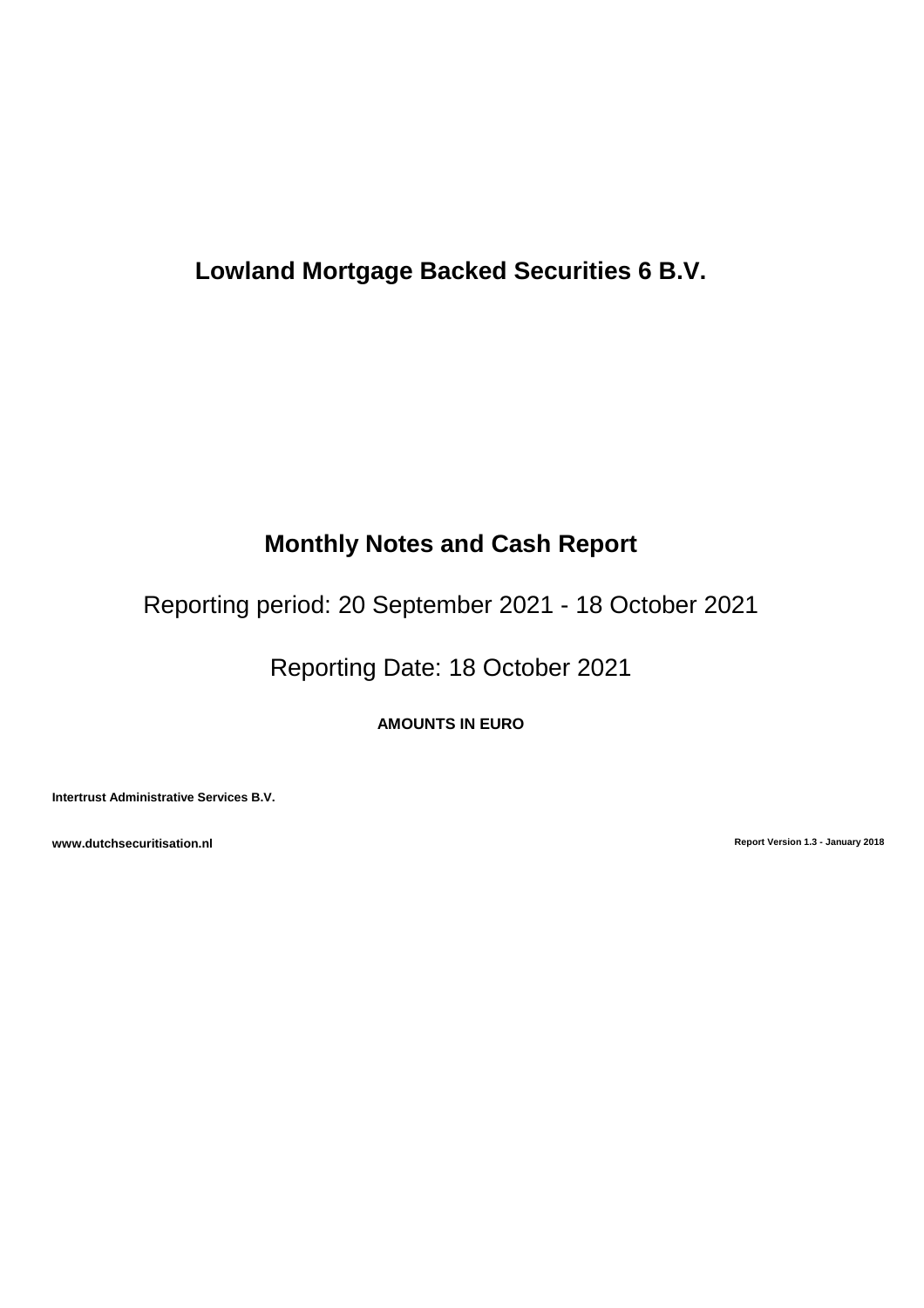#### **Table of Contents**

|                                                   | Page |
|---------------------------------------------------|------|
| <b>Key Dates</b>                                  |      |
| <b>Bond Report</b>                                | 4    |
| Revenue Priority of Payments                      | 6    |
| <b>Redemption Priority of Payments</b>            |      |
| <b>Issuer Accounts</b>                            | 9    |
| Additional Information                            | 10   |
| <b>Triggers and Portfolio Limits</b>              | 12   |
| <b>Counterparty Credit Ratings &amp; Triggers</b> | 13   |
| Glossary                                          | 14   |
| Contact Information                               | 17   |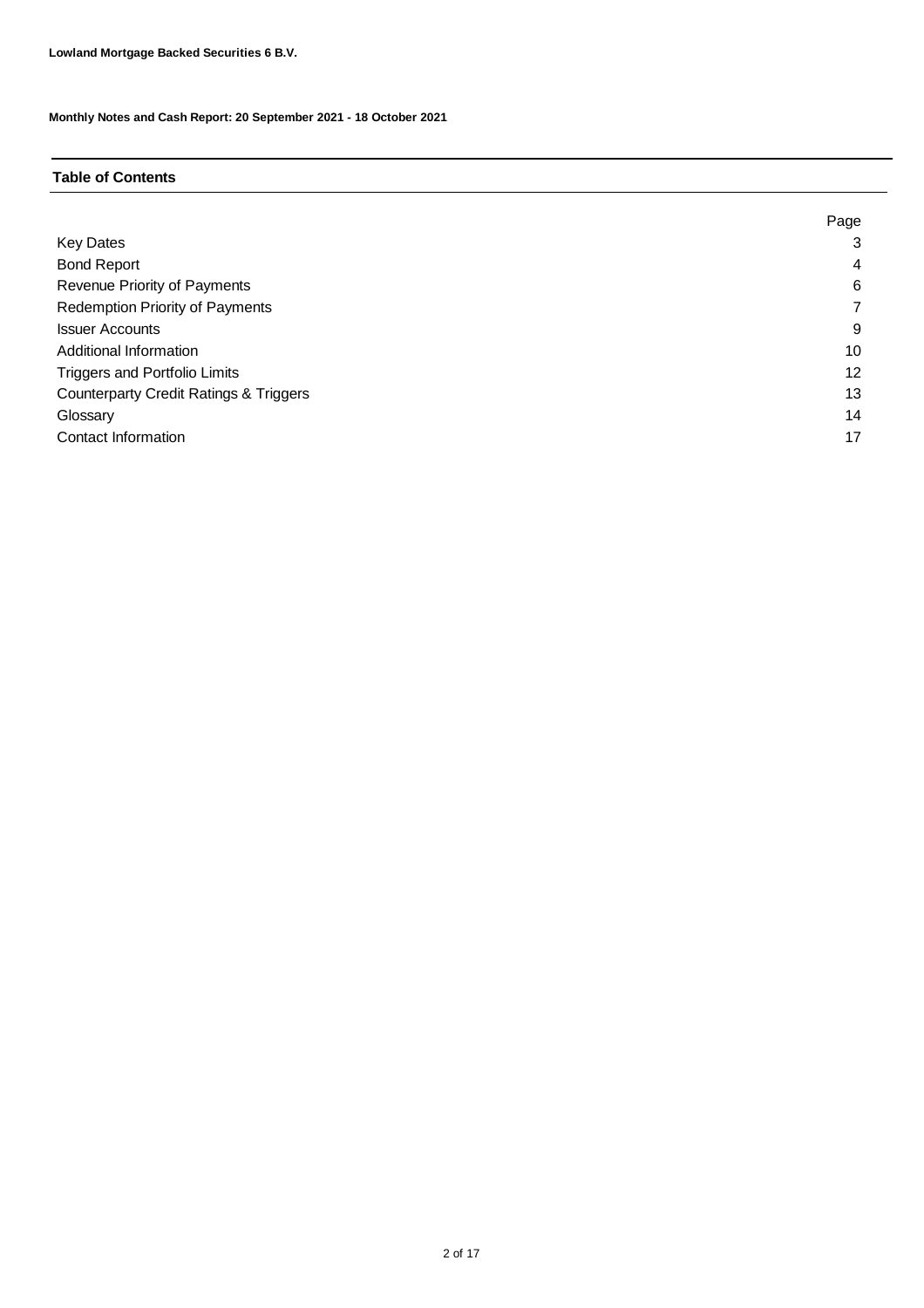## **Key Dates**

| <b>Note Class</b>                        | Class A1                   | Class A2                     | <b>Class B</b>               | Class C                    | Class D                      | Class E                      |
|------------------------------------------|----------------------------|------------------------------|------------------------------|----------------------------|------------------------------|------------------------------|
|                                          |                            |                              |                              |                            |                              |                              |
| <b>Key Dates</b>                         |                            |                              |                              |                            |                              |                              |
| <b>Closing Date</b>                      | 22 Oct 2018                | 22 Oct 2018                  | 22 Oct 2018                  | 22 Oct 2018                | 22 Oct 2018                  | 22 Oct 2018                  |
| First Optional Redemption Date           | 18 Oct 2023                | 18 Oct 2023                  | 18 Oct 2023                  | 18 Oct 2023                | 18 Oct 2023                  | 18 Oct 2023                  |
| Step Up Date                             | N/A                        | N/A                          | N/A                          | N/A                        | N/A                          | N/A                          |
| Original Weighted Average Life           | N/A                        | N/A                          | N/A                          | N/A                        | N/A                          | N/A                          |
| (expected)<br><b>Final Maturity Date</b> | 18 Oct 2055                | 18 Oct 2055                  | 18 Oct 2055                  | 18 Oct 1955                | 18 Oct 1955                  | 18 Oct 1955                  |
|                                          |                            |                              |                              |                            |                              |                              |
| Portfolio Date                           | 30 Sep 2021                | 30 Sep 2021                  | 30 Sep 2021                  | 30 Sep 2021                | 30 Sep 2021                  | 30 Sep 2021                  |
| <b>Determination Date</b>                | 14 Oct 2021                | 14 Oct 2021                  | 14 Oct 2021                  | 14 Oct 2021                | 14 Oct 2021                  | 14 Oct 2021                  |
| <b>Interest Payment Date</b>             | 18 Oct 2021                | 18 Oct 2021                  | N/A                          | N/A                        | N/A                          | N/A                          |
| <b>Principal Payment Date</b>            | 18 Oct 2021                | 18 Oct 2021                  | 18 Oct 2021                  | 18 Oct 2021                | 18 Oct 2021                  | 18 Oct 2021                  |
| <b>Current Reporting Period</b>          | 20 Sep 2021                | 20 Sep 2021 -                | 20 Sep 2021                  | 20 Sep 2021                | 20 Sep 2021 -                | 20 Sep 2021 -                |
| Previous Reporting Period                | 18 Oct 2021<br>18 Aug 2021 | 18 Oct 2021<br>18 Aug 2021 - | 18 Oct 2021<br>18 Aug 2021 - | 18 Oct 2021<br>18 Aug 2021 | 18 Oct 2021<br>18 Aug 2021 - | 18 Oct 2021<br>18 Aug 2021 - |
|                                          | 20 Sep 2021                | 20 Sep 2021                  | 20 Sep 2021                  | 20 Sep 2021                | 20 Sep 2021                  | 20 Sep 2021                  |
|                                          |                            |                              |                              |                            |                              |                              |
| <b>Accrual Start Date</b>                | 20 Sep 2021                | 20 Sep 2021                  | N/A                          | N/A                        | N/A                          | N/A                          |
| <b>Accrual End Date</b>                  | 18 Oct 2021                | 18 Oct 2021                  | N/A                          | N/A                        | N/A                          | N/A                          |
| Accrual Period (in days)                 | 28                         | 30                           | N/A                          | N/A                        | N/A                          | N/A                          |
| Fixing Date Reference Rate               | 16 Sep 2021                | N/A                          | N/A                          | N/A                        | N/A                          | N/A                          |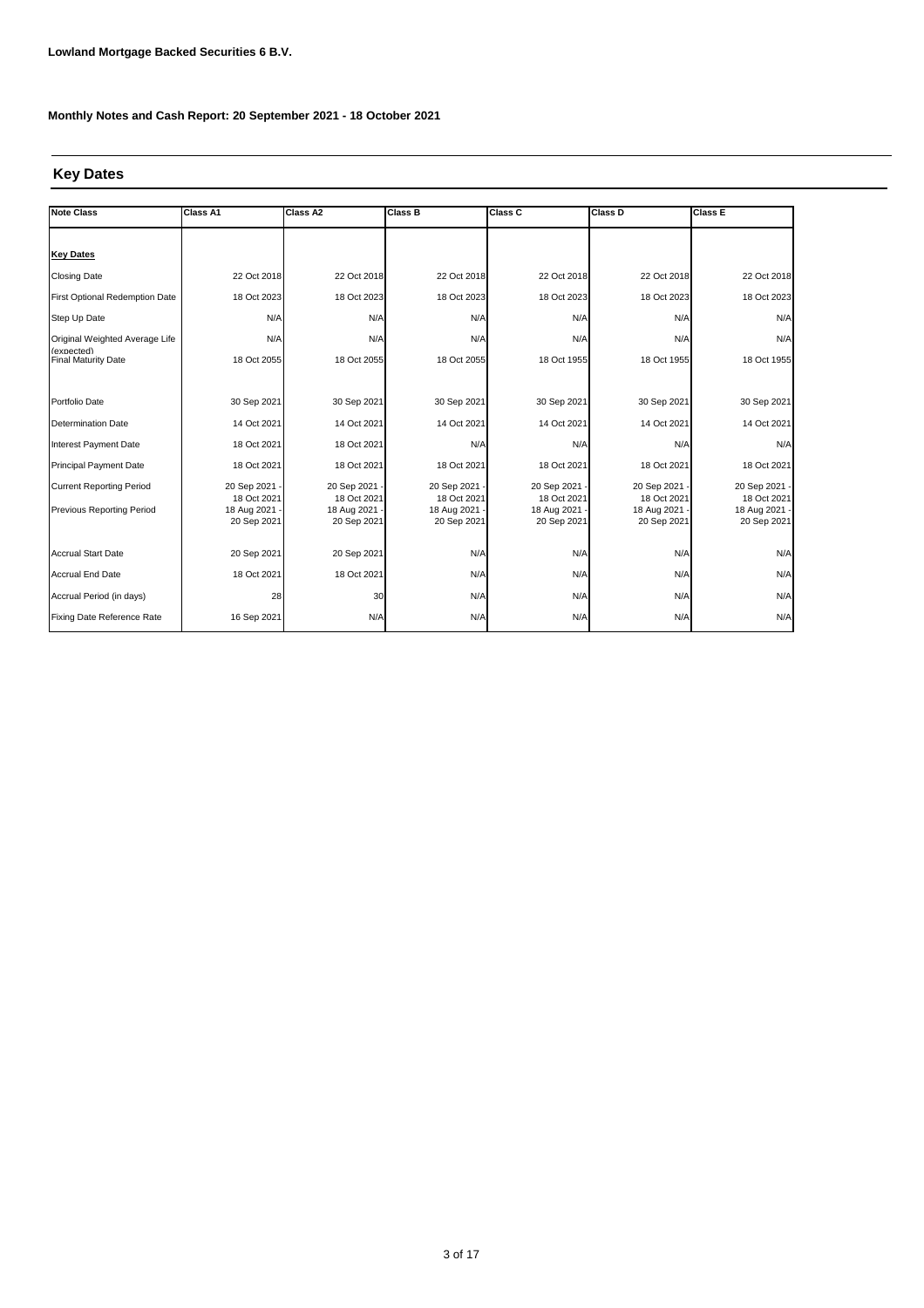#### **Bond Report**

| <b>Note Class</b>                                                                                             | Class A1                  | Class A2                  | Class B                                                                                                                        | Class C                      | Class D                     | <b>Class E</b>                                                          |
|---------------------------------------------------------------------------------------------------------------|---------------------------|---------------------------|--------------------------------------------------------------------------------------------------------------------------------|------------------------------|-----------------------------|-------------------------------------------------------------------------|
|                                                                                                               |                           |                           |                                                                                                                                |                              |                             |                                                                         |
| <b>General information</b>                                                                                    |                           |                           |                                                                                                                                |                              |                             |                                                                         |
| <b>Issuer</b>                                                                                                 | <b>Lowland Mortgage</b>   | Lowland Mortgage          | <b>Lowland Mortgage</b><br>Backed Securities 6 B.V. Backed Securities 6 B.V. Backed Securities 6 B.V. Backed Securities 6 B.V. | <b>Lowland Mortgage</b>      | <b>Lowland Mortgage</b>     | <b>Lowland Mortgage</b><br>Backed Securities 6 Backed Securities 6 B.V. |
| Legal Entity Identifier (LEI)                                                                                 | 724500QX447Z5BL66C79      | 724500QX447Z5BL66C79      | 724500QX447Z5BL66C79                                                                                                           | 724500QX447Z5BL66C79         | B.V<br>724500QX447Z5BL66C79 | 724500QX447Z5BL66C79                                                    |
| <b>ISIN Code</b>                                                                                              | XS1895557848              | XS1895558143              | XS1895559034                                                                                                                   | XS1895559620                 | XS1895559893                | XS1895560040                                                            |
| Common code                                                                                                   | 189555784                 | 189555814                 | 189555903                                                                                                                      | 189555962                    | 189555989                   | 189556004                                                               |
| Security code                                                                                                 |                           |                           |                                                                                                                                |                              |                             |                                                                         |
| Stock Exchange Listing(s)                                                                                     | Euronext Exchange         | Euronext Exchange         | Euronext Exchange                                                                                                              | Euronext Exchange            | Euronext Exchange           | Euronext Exchange                                                       |
| Currency                                                                                                      | <b>EUR</b>                | <b>EUR</b>                | <b>EUR</b>                                                                                                                     | <b>EUR</b>                   | <b>EUR</b>                  | <b>EUR</b>                                                              |
| Applicable exchange rate                                                                                      | Not Applicable            | Not Applicable            | Not Applicable                                                                                                                 | Not Applicable               | Not Applicable              | Not Applicable                                                          |
| Number of Notes                                                                                               | 499                       | 22751                     | 625                                                                                                                            | 450                          | 400                         | 275                                                                     |
| <b>Bond structure</b>                                                                                         | Soft Bullet               | Soft Bullet               | Soft Bullet                                                                                                                    | Soft Bullet                  | Soft Bullet                 | Soft Bullet                                                             |
| Mortgage backed (yes / no)                                                                                    | Yes                       | Yes                       | Yes                                                                                                                            | Yes                          | Yes                         | Yes                                                                     |
| Original Credit Rating(s)                                                                                     | - / Aaa (sf) / AAA (sf) / | - / Aaa (sf) / AAA (sf) / | -/ Aa3 (sf) / AAA (sf) / -                                                                                                     | $-$ / A2 (sf) / AA+ (sf) / - | $-$ / Baa2 (sf) / A+ (sf) / | $-$ / n.r. (sf) / BB+ (sf) / -                                          |
| (S&P/Moody's/Fitch/DBRS)<br><b>Current Credit Rating(s)</b><br>(S&P/Moody's/Fitch/DBRS)<br>Credit enhancement | - / Aaa (sf) / AAA (sf) / | - / Aaa (sf) / AAA (sf) / | $-$ / Aa3 (sf) / AAA (sf) / -                                                                                                  | $-$ / A2 (sf) / AAA (sf) / - | - / Baa2 (sf) / AA (sf) /   | - / n.r. (sf) / BBB (sf) / -                                            |
| -Through reserve fund                                                                                         | 0.00                      | 0.00                      | 0.00                                                                                                                           | 0.00                         | 0.00                        | 0.00                                                                    |
| -Through subordination                                                                                        | 2,450,100,000.00          | 175,000,000.00            | 112,500,000.00                                                                                                                 | 67,500,000.00                | 27,500,000.00               | 0.00                                                                    |
| Total                                                                                                         | 2,450,100,000.00          | 175,000,000.00            | 112,500,000.00                                                                                                                 | 67,500,000.00                | 27,500,000.00               | 0.00                                                                    |
| Liquidity support                                                                                             |                           |                           |                                                                                                                                |                              |                             |                                                                         |
| -Through cash advance facility                                                                                | 34,875,000.00             | 34,875,000.00             | N/A                                                                                                                            | N/A                          | N/A                         | N/A                                                                     |
| -Through reserve fund                                                                                         | 0.00                      | 0.00                      | N/A                                                                                                                            | N/A                          | N/A                         | N/A                                                                     |
| Total                                                                                                         | 34,875,000.00             | 34,875,000.00             | N/A                                                                                                                            | N/A                          | N/A                         | N/A                                                                     |
|                                                                                                               |                           |                           |                                                                                                                                |                              |                             |                                                                         |

Transaction compliant with retention requirements\*

Yes \*

| Percentage retained at Closing                                                       | 100.00% | 100.00% | 100.00% | 100.00% | 100.00% | 100.00% |
|--------------------------------------------------------------------------------------|---------|---------|---------|---------|---------|---------|
| Date<br>Percentage placed at Closing<br>Date (privately and/or publicly)             | 0.00%   | 0.00%   | 0.00%   | 0.00%   | 0.00%   | 0.00%   |
| Total                                                                                | 100.00% | 100.00% | 100.00% | 100.00% | 100.00% | 100.00% |
| Percentage retained at                                                               | 100.00% | 100.00% | 100.00% | 100.00% | 100.00% | 100.00% |
| Reporting Date<br>Percentage placed at Reporting<br>Date (privately and/or publicly) | 0.00%   | 0.00%   | 0.00%   | 0.00%   | 0.00%   | 0.00%   |
| Total                                                                                | 100.00% | 100.00% | 100.00% | 100.00% | 100.00% | 100.00% |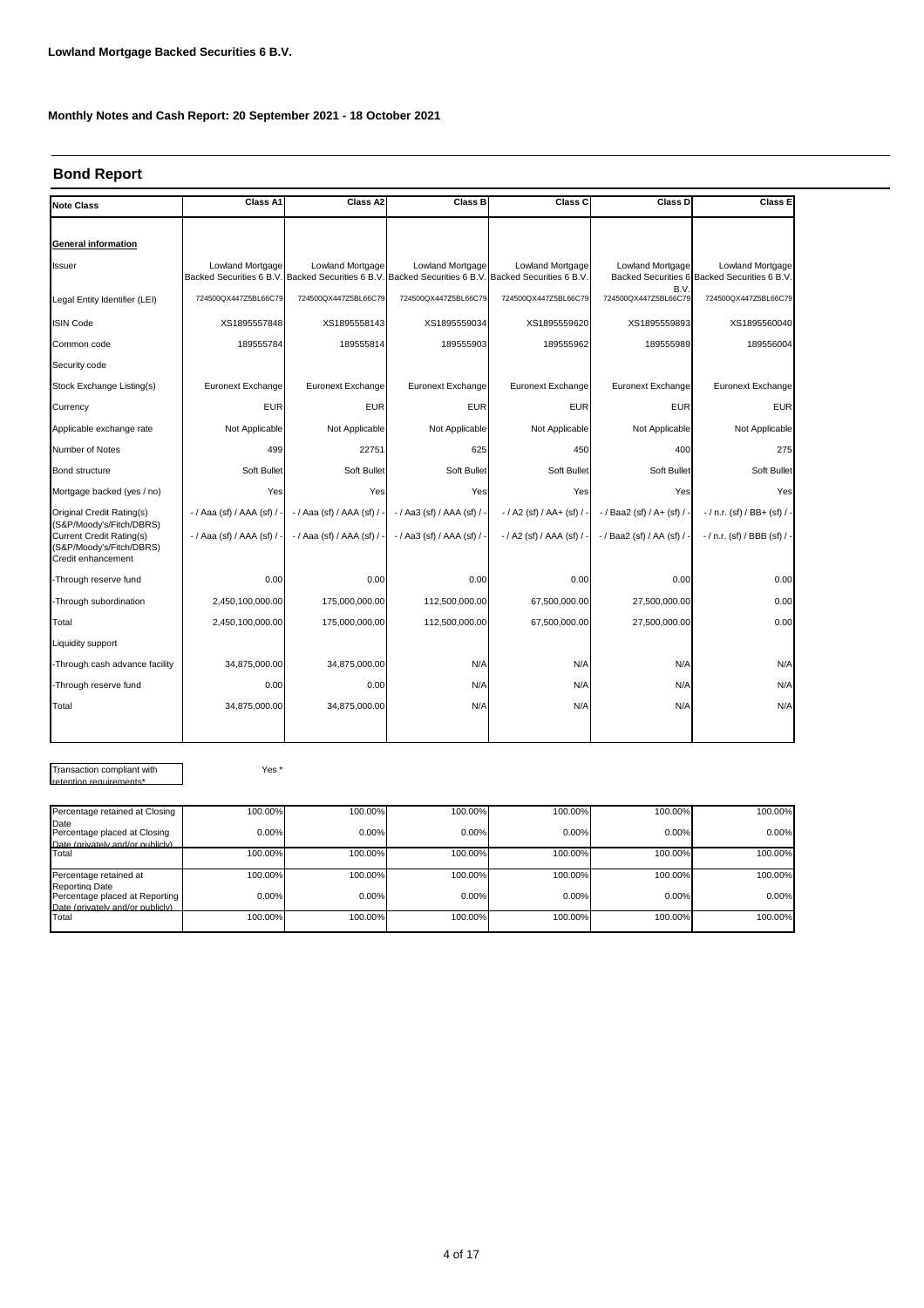## **Bond Report (2)**

| <b>Note Class</b>                                | Class A1      | Class A2         | <b>Class B</b> | Class C       | Class D       | Class E       |
|--------------------------------------------------|---------------|------------------|----------------|---------------|---------------|---------------|
|                                                  |               |                  |                |               |               |               |
| <b>Principal information</b>                     |               |                  |                |               |               |               |
| Original Principal Balance                       | 49,900,000.00 | 2,275,100,000.00 | 62,500,000.00  | 45,000,000.00 | 40,000,000.00 | 27,500,000.00 |
| Principal Balance before<br>Pavment              | 49,900,000.00 | 2,275,100,000.00 | 62,500,000.00  | 45,000,000.00 | 40,000,000.00 | 27,500,000.00 |
| <b>Total Principal Payments</b>                  | 0.00          | 0.00             | 0.00           | 0.00          | 0.00          | 0.00          |
| Principal Balance after Payment                  | 49,900,000.00 | 2,275,100,000.00 | 62,500,000.00  | 45,000,000.00 | 40,000,000.00 | 27,500,000.00 |
| Principal Balance per Note                       | 100,000.00    | 100,000.00       | 100,000.00     | 100,000.00    | 100,000.00    | 100,000.00    |
| before Pavment<br>Previous Factor                | 1.00000       | 1.00000          | 1.00000        | 1.00000       | 1.00000       | 1.00000       |
| Principal Payments per Note                      | 0.00          | 0.00             | 0.00           | 0.00          | 0.00          | 0.00          |
| Balance after Payment per Note                   | 100,000.00    | 100,000.00       | 100,000.00     | 100,000.00    | 100,000.00    | 100,000.00    |
| <b>Current Factor</b>                            | 1.00000       | 1.00000          | 1.00000        | 1.00000       | 1.00000       | 1.00000       |
|                                                  |               |                  |                |               |               |               |
| <b>Principal Deficiency Ledger</b>               |               |                  |                |               |               |               |
| PDL Balance Previous Interest                    | 0.00          | 0.00             | 0.00           | 0.00          | 0.00          | 0.00          |
| Pavment Date<br>Additions to PDL in current      | 0.00          | 0.00             | 0.00           | 0.00          | 0.00          | 16,841.87     |
| reporting period<br>Releases from PDL in current | 0.00          | 0.00             | 0.00           | 0.00          | 0.00          | 16,841.87     |
| reporting period<br>PDL Balance Current Interest | 0.00          | 0.00             | 0.00           | 0.00          | 0.00          | 0.00          |
| Pavment Date<br>Cumulative Additions to PDL      | 0.00          | 0.00             | 0.00           | 0.00          | 0.00          | 302,682.00    |
| <b>Cumulative Releases from PDL</b>              | 0.00          | 0.00             | 0.00           | 0.00          | 0.00          | 302.682.00    |
|                                                  |               |                  |                |               |               |               |
| <b>Interest information</b>                      |               |                  |                |               |               |               |
| <b>Accrual Start Date</b>                        | 20 Sep 21     | 20 Sep 21        | N/A            | N/A           | N/A           | N/A           |
| <b>Accrual End Date</b>                          | 18 Oct 21     | 18 Oct 21        | N/A            | N/A           | N/A           | N/A           |
| Accrual Period (in days)                         | 28            | 30               | N/A            | N/A           | N/A           | N/A           |
| Fixing Date Reference Rate                       | 16 Sep 21     | N/A              | N/A            | N/A           | N/A           | N/A           |
| Reference Rate                                   | Euribor_1M    | N/A              | N/A            | N/A           | N/A           | N/A           |
| Coupon Reference Rate (in %)                     | $-0.559$      | N/A              | N/A            | N/A           | N/A           | N/A           |
| Margin (in bps)                                  | 50.00         | N/A              | N/A            | N/A           | N/A           | N/A           |
| Step Up Margin (in bps)                          | N/A           | N/A              | N/A            | N/A           | N/A           | N/A           |
| Current Coupon (in bps)                          | 0.000         | 100.000          | N/A            | N/A           | N/A           | N/A           |
| Day Count Convention                             | act/360       | fixed 30/360     | N/A            | N/A           | N/A           | N/A           |
| <b>Total Interest Payments</b>                   | 0.00          | 1,895,840.83     | N/A            | N/A           | N/A           | N/A           |
| Interest Payments Per Note                       | 0.00          | 83.33            | N/A            | N/A           | N/A           | N/A           |
| Scheduled Interest Payment                       | 0.00          | 1,895,840.83     | N/A            | N/A           | N/A           | N/A           |
| <b>Current Interest Shortfall</b>                | 0.00          | 0.00             | N/A            | N/A           | N/A           | N/A           |
| <b>Cumulative Interest Shortfall</b>             | 0.00          | 0.00             | N/A            | N/A           | N/A           | N/A           |
|                                                  |               |                  |                |               |               |               |
| Total Principal + Interest<br><b>Payments</b>    | 0.00          | 1,895,840.83     | 0.00           | 0.00          | 0.00          | 0.00          |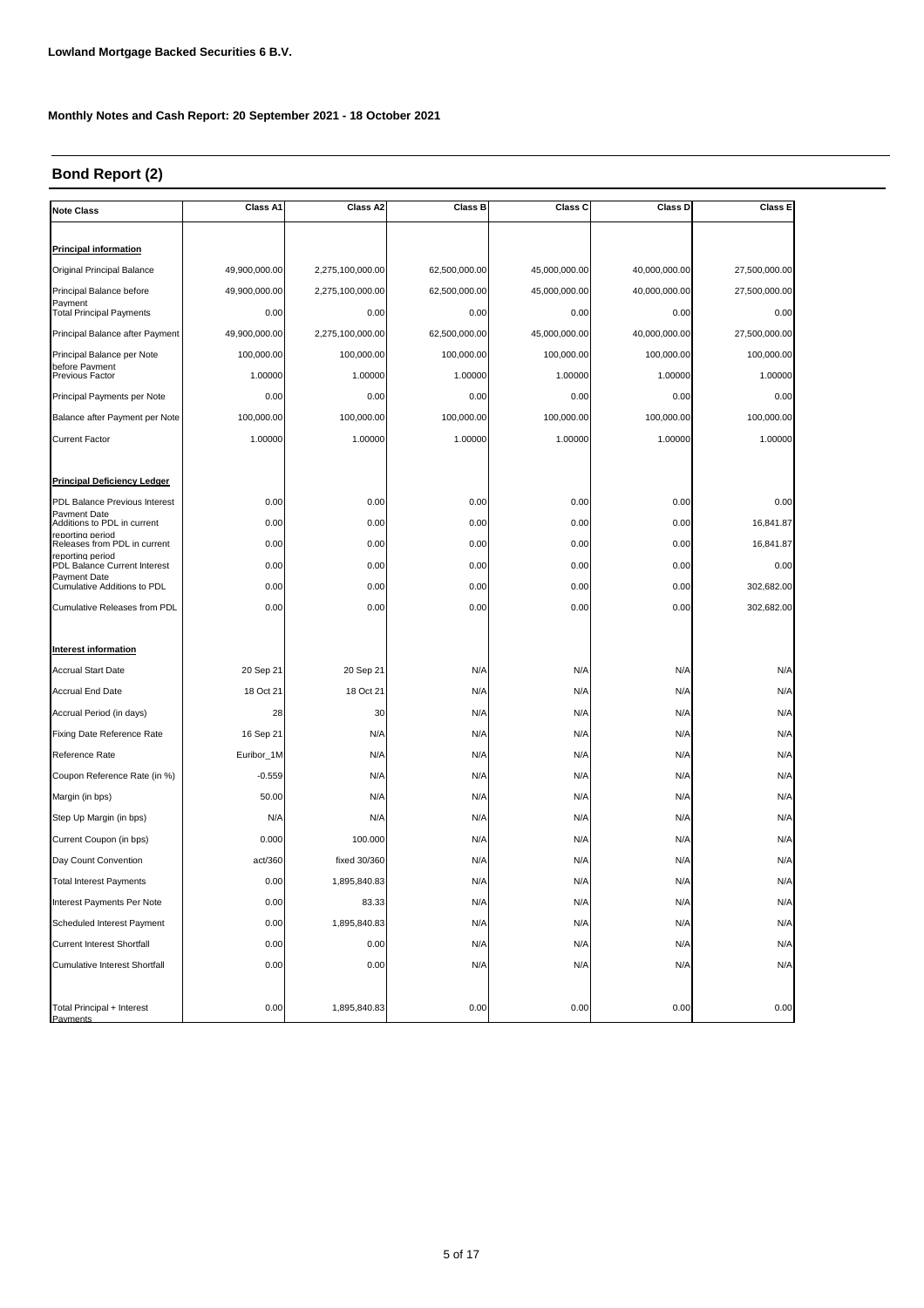## **Revenue Priority of Payments**

|                                                                                                                                                                                                                                                                                                               | Previous Period | <b>Current Period</b> |
|---------------------------------------------------------------------------------------------------------------------------------------------------------------------------------------------------------------------------------------------------------------------------------------------------------------|-----------------|-----------------------|
| Available Revenue Funds                                                                                                                                                                                                                                                                                       |                 |                       |
| (i) as interest on the Mortgage Receivables less, with respect to each Savings Mortgage Receivable;                                                                                                                                                                                                           | 4,640,279.13    | 4,623,200.90          |
| (ii) as interest accrued on the Issuer Collection Account excl. the Financial Cash Collateral Ledger;                                                                                                                                                                                                         | -23,269.46      | $-11,193.11$          |
| (iii) as prepayment penalties under the Mortgage Receivables;                                                                                                                                                                                                                                                 | 688,747.66      | 587,816.76            |
| (iv) as Net Foreclosure Proceeds on any Mortgage Receivables to the extent such proceeds do not relate to                                                                                                                                                                                                     | 0.00            | 0.00                  |
| principal:<br>(v) amounts to be drawn from the Issuer Collection Account and/or the Custody Cash Account equal to any Set-                                                                                                                                                                                    | 0.00            | 0.00                  |
| Off Amount and Commingling Amount and/or the proceeds of Securities:<br>(vi) as amounts received in connection with a repurchase of Mortgage Receivables;                                                                                                                                                     | 90,644.36       | 80,305.61             |
| (vii) as amounts received in connection with a sale of Mortgage Receivables;                                                                                                                                                                                                                                  | 0.00            | 0.00                  |
| (viii) as amounts received as post-foreclosure proceeds on the Mortgage Receivables;                                                                                                                                                                                                                          | 0.00            | 0.00                  |
| ix) as amounts to be drawn under the Cash Advance Facility (other than Cash Advance Facility Stand-by)                                                                                                                                                                                                        | 0.00            | 0.00                  |
| Drawings):<br>(x) as amounts deducted from the Available Principal Funds on such Notes Payment Date as Interest Shortfall;                                                                                                                                                                                    | 0.00            | 0.00                  |
| (xi) as amounts to be drawn from the Issuer Collection Account with a corresponding debit to the Interest                                                                                                                                                                                                     | 0.00            | 0.00                  |
| Reconciliation Ledger: and<br>(xii) any amounts standing to the credit of the Issuer Collection Account and the Custody Cash Account, after all                                                                                                                                                               | 0.00            | 0.00                  |
| payment obligations of the Issuer under the Transaction Documents, other than towards payment of any Deferred<br>Less; (xiii) on the first Payment Date of each calendar year a minimum of 2,500,-;<br>-/-                                                                                                    | 0.00            | 0.00                  |
| Less: (xiv) any amount to be credited to the Interest Reconciliation Ledger on the immediately succeeding<br>-/-<br>Pavment Date.                                                                                                                                                                             | 0.00            | 0.00                  |
| <b>Total Available Revenue Funds</b>                                                                                                                                                                                                                                                                          | 5,396,401.69    | 5,280,130.16          |
| <b>Revenue Priority of Payments</b>                                                                                                                                                                                                                                                                           |                 |                       |
| (a) first, in or towards satisfaction, fees or other remuneration due and payable to the Directors and Security                                                                                                                                                                                               | 0.00            | 0.00                  |
| Trustee:<br>(b) second, in or towards satisfaction of an administration fee and all costs and expenses due and payable to the                                                                                                                                                                                 | 311,577.18      | 276,199.19            |
| Pool Servicers and the Issuer Administrator:<br>(c) third, in or towards satisfaction of, any amounts due and payable to (i) third parties, the Credit Rating                                                                                                                                                 | 1,815.00        | 0.00                  |
| Agencies, any legal advisor, auditor and accountant. (ii) the Paving and the Reference Agent.<br>(iii) the CAF Commitment Fee and (iv) to the Issuer Account Bank;                                                                                                                                            | 2,530.12        | 3,877.02              |
| (d) fourth, in or towards satisfaction of (i) any amounts due to the Cash Advance Facility Provider other than the<br>Cash Advance Facility Commitment Fee and (ii) a Cash Advance Facility Stand-by Drawing:<br>(e) fifth, in or towards satisfaction, all amounts of interest due but unpaid in respect of: | 0.00            | 0.00                  |
| - the Senior Class A1 Notes and                                                                                                                                                                                                                                                                               | 0.00            | 0.00                  |
| - the Senior Class A2 Notes;                                                                                                                                                                                                                                                                                  | 1,895,840.83    | 1.895.840.83          |
| (f) sixth, in or towards satisfaction of sums to be credited to the Class A Principal Deficiency Leger;                                                                                                                                                                                                       | 0.00            | 0.00                  |
| (g) seventh, in or towards satisfaction of sums to be credited to the Class B Principal Deficiency Ledger:                                                                                                                                                                                                    | 0.00            | 0.00                  |
| (h) eighth, in or towards satisfaction of sums to be credited to the Class C Principal Deficiency Ledger;                                                                                                                                                                                                     | 0.00            | 0.00                  |
| (i) ninth, in or towards satisfaction of sums to be credited to the Class D Principal Deficiency Ledger;                                                                                                                                                                                                      | 0.00            | 0.00                  |
| (j) tenth, in or towards satisfaction of sums to be credited to the Class E Principal Deficiency Ledger;                                                                                                                                                                                                      | 0.00            | 16.841.87             |
| (k) eleventh, in or towards satisfaction of gross-up amounts or additional amounts due, if any, to the Cash                                                                                                                                                                                                   | 0.00            | 0.00                  |
| Advance Facility Provider: and<br>(I) twelfth, in or towards satisfaction of a Deferred Purchase Price Instalment to the Sellers.                                                                                                                                                                             | 3,184,638.56    | 3,087,371.25          |
| <b>Total Revenue Priority of Payments</b>                                                                                                                                                                                                                                                                     | 5,396,401.69    | 5,280,130.16          |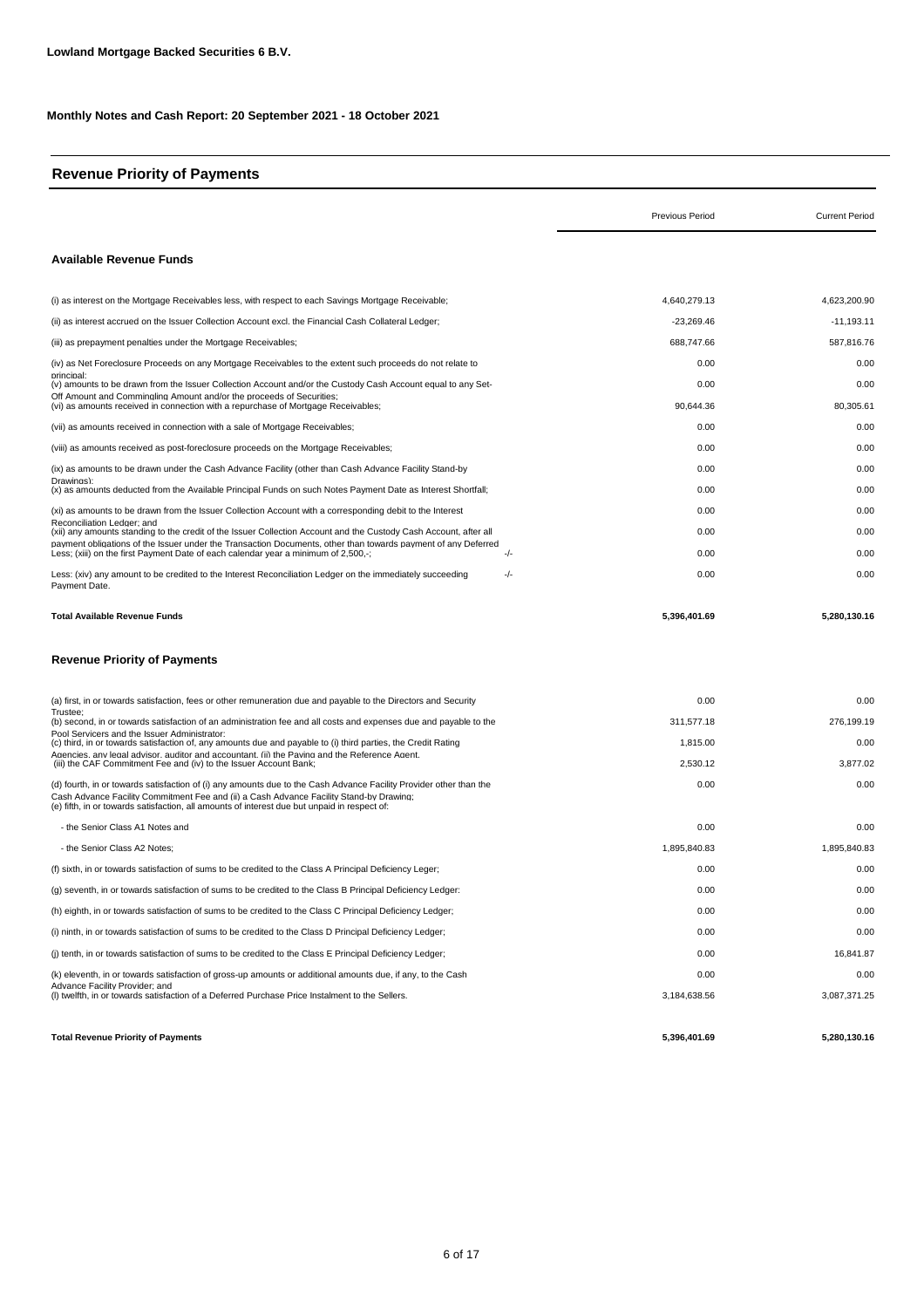## **Redemption Priority of Payments**

|                                                                                                                                                        |     | <b>Previous Period</b> | <b>Current Period</b> |
|--------------------------------------------------------------------------------------------------------------------------------------------------------|-----|------------------------|-----------------------|
| <b>Floating Rate Available Principal Funds</b>                                                                                                         |     |                        |                       |
| (i) as repayment and prepayment of principal under the Floating Rate Mortgage Receivables;                                                             |     | 912.656.80             | 862,153.29            |
| (ii) as partial repayment and prepayment of principal under the Floating Rate Mortgage Receivables;                                                    |     | 14,327.12              | 13,679.24             |
| (iii) as Net Foreclosure Proceeds on any Floating Rate Mortgage Receivable to the extent such proceeds relate to                                       |     | 0.00                   | 0.00                  |
| principal:<br>(iv) as amounts received in connection with a repurchase of Floating Rate Mortgage Receivables;                                          |     | 56,632.00              | 0.00                  |
| (v) as amounts received in connection with a sale of Floating Rate Mortgage Receivables;                                                               |     | 0.00                   | 0.00                  |
| (vi) as the Floating Rate Fraction of the amounts to be credited to the Principal Deficiency Ledger;                                                   |     | 0.00                   | 361.47                |
| (vii) as Participation Increase and as amounts to be received as Initial Participation;                                                                |     | 2,855.07               | 2,845.57              |
| (viii) as amounts received from the Construction Deposit Account by means of set-off with the Floating Rate                                            |     | 0.00                   | 0.00                  |
| Mortgage Receivables;<br>(ix) as an amount equal to the part of the Reserved Amount equal to the balance standing to the credit of the                 |     | 0.08                   | 18.26                 |
| Floating Rate Purchase Ledger; and<br>(x) as the Floating Rate Fraction of any amount to be drawn from the Principal Reconciliation Ledger.            |     | 0.00                   | 0.00                  |
| Less: (xi) the Floating Rate Fraction of any Interest Shortfall;                                                                                       | -/- | 0.00                   | 0.00                  |
| Less: (xii) the Floating Rate Fraction of any amount to be credited to the Principal Reconciliation Ledger;                                            | -/- | 0.00                   | 0.00                  |
| Less: (xiii) the Initial Purchase Price of any Floating Rate Further Advance Receivables and                                                           | -/- | 25,385.89              | 40,178.14             |
| Less: (xiv) such part of the Reserved Amount to be credited to the Floating Rate Purchase Ledger on the<br>immediately succeeding Notes Payment Date.  | -/- | 961,085.18             | 838,879.69            |
| <b>Total Floating Rate Available Principal Funds</b>                                                                                                   |     | 0.00                   | 0.00                  |
| <b>Fixed Rate Available Principal Funds</b>                                                                                                            |     |                        |                       |
| (i) as repayment and prepayment of principal under the Fixed Rate Mortgage Receivables;                                                                |     | $-8,305,044.06$        | 33,956,667.11         |
| (ii) as partial repayment and prepayment of principal under the Fixed Rate Mortgage Receivables;                                                       |     | 4,084,926.86           | 4,109,092.14          |
| (iii) as Net Foreclosure Proceeds on any Fixed Rate Mortgage Receivable to the extent such proceeds relate to                                          |     | 0.00                   | 0.00                  |
| principal:<br>(iv) as amounts received in connection with a repurchase of Fixed Rate Mortgage Receivables;                                             |     | 8,172,260.56           | 4,822,086.60          |
| (v) as amounts received in connection with a sale of Fixed Rate Mortgage Receivables;                                                                  |     | 0.00                   | 0.00                  |
| (vi) as the Fixed Rate Fraction of amounts to be credited to the Principal Deficiency Ledger;                                                          |     | 0.00                   | 16,480.40             |
| (vii) as Participation Increase and as amounts to be received as Initial Participation                                                                 |     | 434,718.28             | 431.059.53            |
| (viii) as amounts received from the Construction Deposit Account by means of set-off with the Fixed Rate Mortgage                                      |     | 0.00                   | 0.00                  |
| Receivables:<br>(ix) as an amount equal to the part of the Reserved Amount equal to the balance standing to the credit of the Fixed                    |     | 3.86                   | 832.76                |
| Rate Purchase Ledger: and<br>(x) as the Fixed Rate Fraction of any amount to be drawn from the Principal Reconciliation Ledger.                        |     | 0.00                   | 0.00                  |
| Less: (xi) the Fixed Rate Fraction of any Interest Shortfall;                                                                                          | -/- | 0.00                   | 0.00                  |
| Less: (xii) the Fixed Rate Fraction of any amount to be credited to the Principal Reconciliation Ledger.                                               | -/- | 0.00                   | 0.00                  |
| Less: (xiii) the Initial Purchase Price of any Fixed Rate Further Advance Receivables.                                                                 | -/- | 5,347,099.66           | 44,175,033.09         |
| Less: (xiv) such part of the Reserved Amount to be credited to the Fixed Rate Purchase Ledger on the immediately -/-<br>succeeding Notes Payment Date. |     | $-960,234.16$          | $-838,814.55$         |
| <b>Total Fixed Rate Available Principal Funds</b>                                                                                                      |     | 0.00                   | 0.00                  |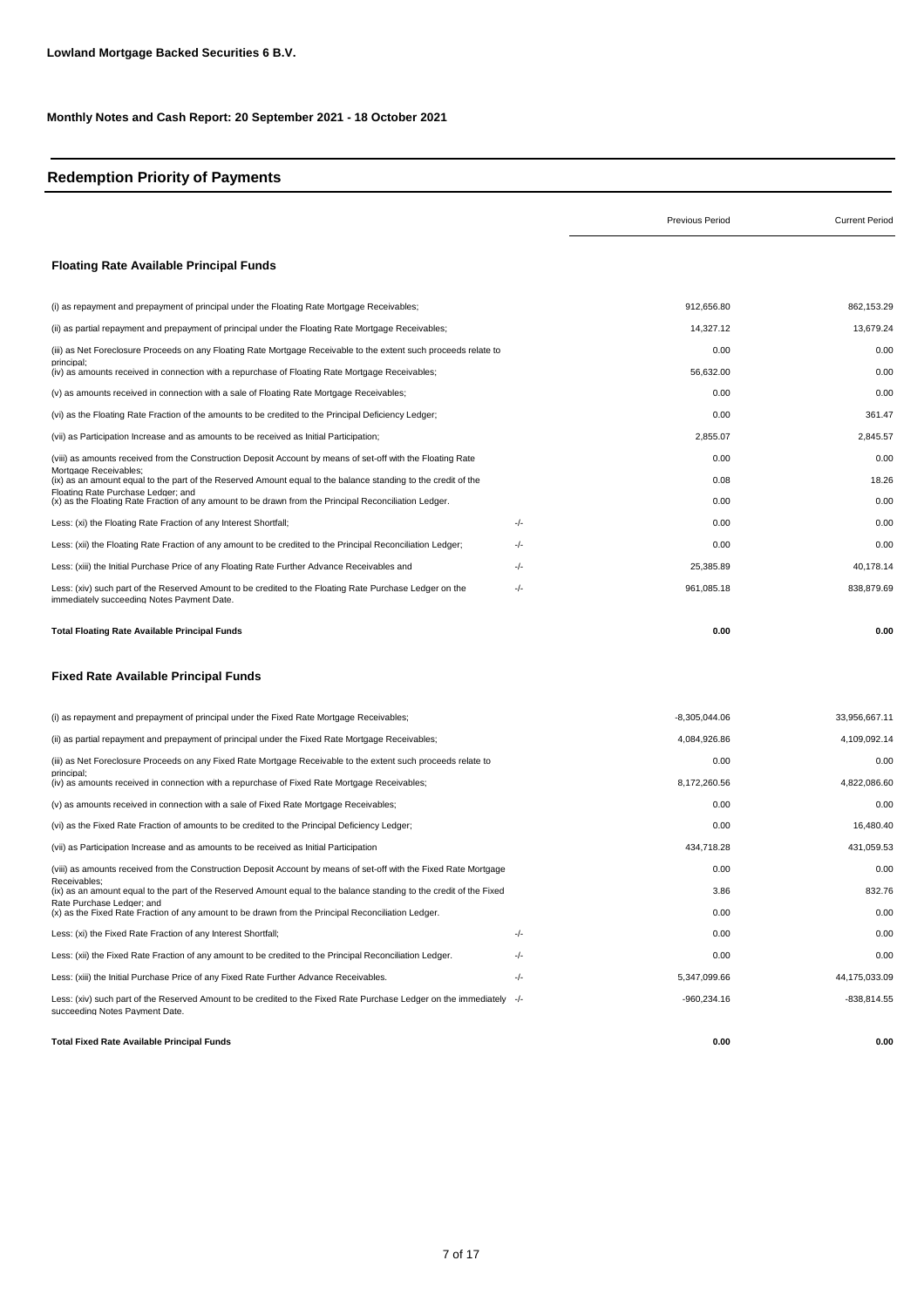#### **Redemption Priority of Payments**

| <b>Total Redemption Priority of Payments</b>                                                                               | 0.00 | 0.00 |
|----------------------------------------------------------------------------------------------------------------------------|------|------|
|                                                                                                                            |      |      |
| (e) fifth, in or towards satisfaction of principal amounts due under the Subordinated Class E Notes; and                   | 0.00 | 0.00 |
| (d) fourth, in or towards satisfaction of principal amounts due under the Junior Class D Notes;                            | 0.00 | 0.00 |
| (c) third, in or towards satisfaction of principal amounts due under the Mezzanine Class C Notes;                          | 0.00 | 0.00 |
| (b) second, in or towards satisfaction of principal amounts due under the Mezzanine Class B Notes;                         | 0.00 | 0.00 |
| Class A2 Notes:<br>thereafter, in or towards satisfaction of principal amounts due under the Senior Class A1 Notes;        | 0.00 | 0.00 |
| (a) first, (ii) the Fixed Rate Redemption Available Amount will be applied for principal amounts due under the Senior      | 0.00 | 0.00 |
| Senior Class A1 Notes:<br>thereafter, in or towards satisfaction of principal amounts due under the Senior Class A2 Notes; | 0.00 | 0.00 |
| (a) first, (i) the Floating Rate Redemption Available Amount will be applied for principal amounts due under the           | 0.00 | 0.00 |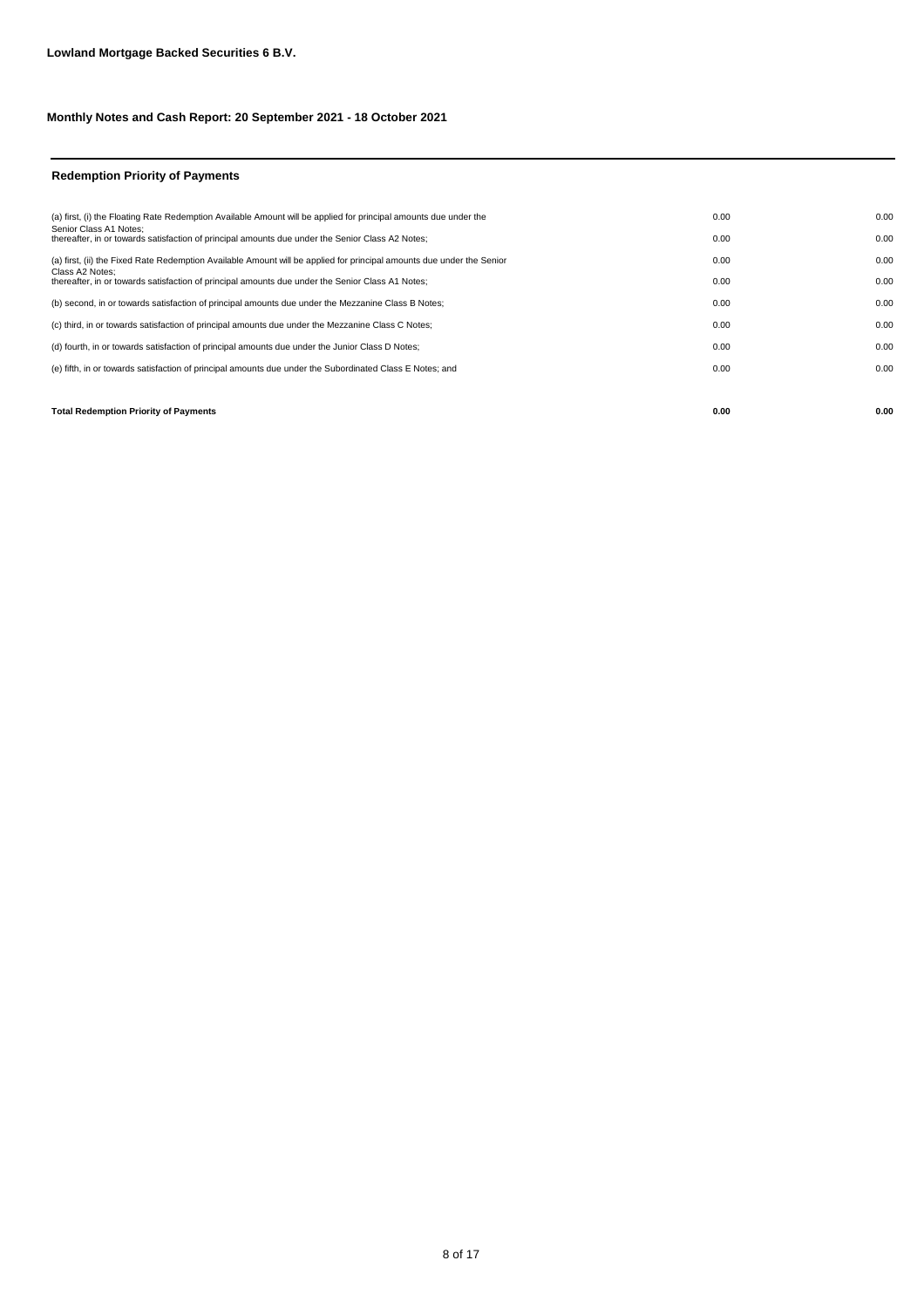#### **Issuer Accounts**

|                                                                               | <b>Current Period</b> |
|-------------------------------------------------------------------------------|-----------------------|
|                                                                               |                       |
| <b>Floating Rate GIC Account</b>                                              |                       |
| Issuer Transaction Account balance at the beginning of the Reporting Period   | 7.980.87              |
| Issuer Transaction Account balance at the end of the Reporting Period         | 7.194.99              |
|                                                                               |                       |
| <b>Construction Deposit Account</b>                                           |                       |
| Construction Deposit Account balance at the beginning of the Reporting Period | 21,915,027.46         |
| Additions to the Construction Deposit Account                                 | 0.00                  |
| Paid from Construction Deposit Account                                        | $-511,248.83$         |
| Construction Deposit Account balance at the end of the Reporting Period       | 21.403.778.63         |
|                                                                               |                       |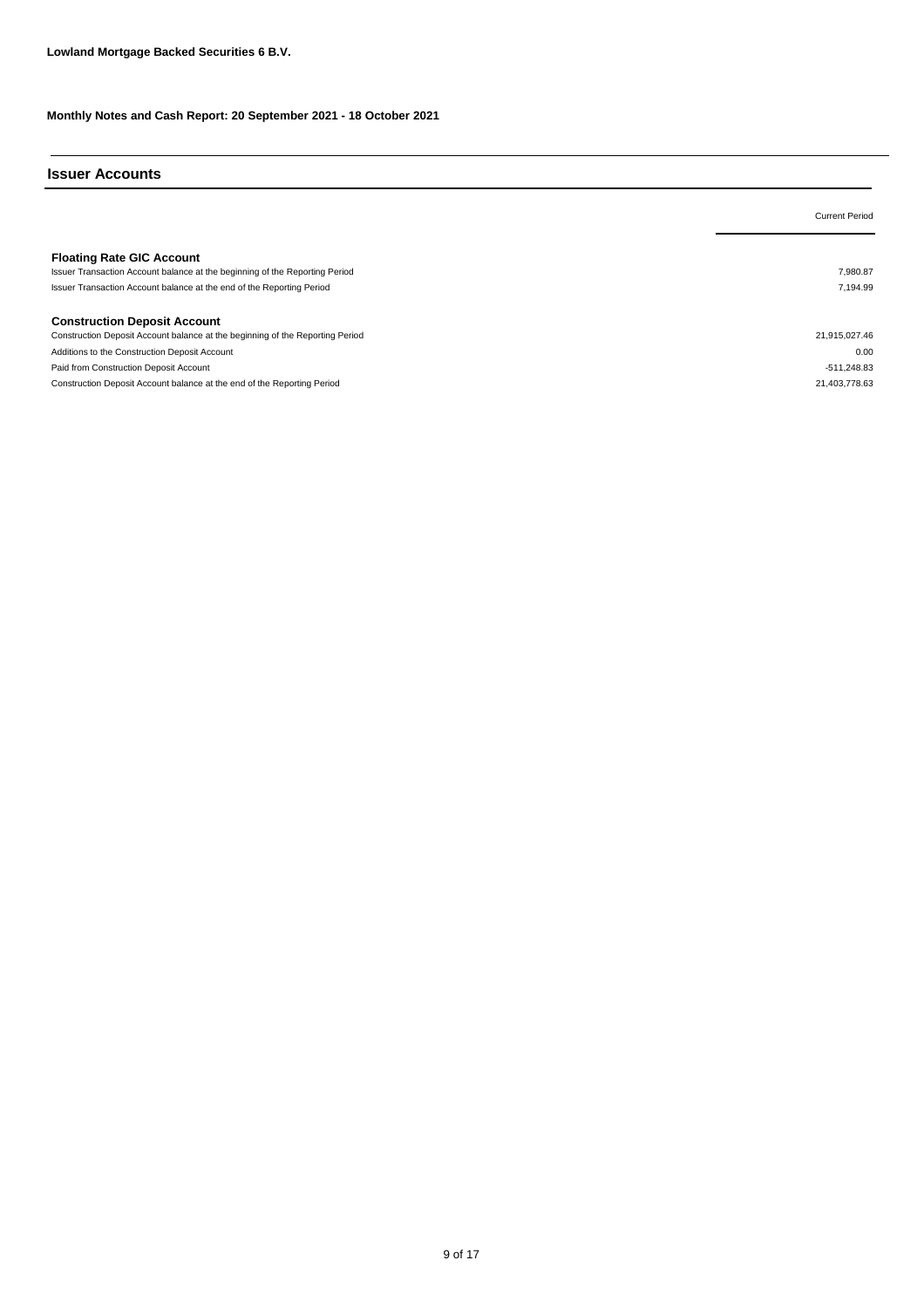## **Additional Information**

|                                                                                                                                     | <b>Current Period</b> |
|-------------------------------------------------------------------------------------------------------------------------------------|-----------------------|
|                                                                                                                                     |                       |
| <b>Cash Advance Facility</b>                                                                                                        |                       |
| Cash Advance Facility Stand-by Drawing Amount Amount deposited in the Collection Account:                                           | 0.00                  |
| Cash Advance Facility Maximum Amount current Reporting Period                                                                       | 34,875,000.00         |
| Cash Advance Facility Maximum Amount next Reporting Period (at the most)                                                            | 34,875,000.00         |
|                                                                                                                                     |                       |
| Interest due on Cash Advance Facility Drawings                                                                                      | 0.00                  |
| Interest paid on Cash Advance Facility Drawings                                                                                     | 0.00                  |
|                                                                                                                                     |                       |
| Cash Advance Facility Drawn Amount at the beginning of the Reporting Period                                                         | 0.00                  |
| Cash Advance Facility Repayment current Reporting Period                                                                            | 0.00                  |
| Cash Advance Facility Drawing current Reporting Period                                                                              | 0.00                  |
| Cash Advance Facility Drawn Amount at the end of the Reporting Period                                                               | 0.00                  |
|                                                                                                                                     |                       |
| <b>Reserve Fund</b><br>Not applicable                                                                                               |                       |
|                                                                                                                                     |                       |
| Set-Off Financial Cash Collateral Ledger                                                                                            |                       |
| The Potential Set-Off Required Amount                                                                                               | 0.00                  |
| The Posted Set-Off Financial Cash Collateral Value, start period                                                                    | 0.00                  |
| Current drawing from the Set-Off Financial Cash Collateral Ledger                                                                   | 0.00                  |
| The Set-off Delivery Amount                                                                                                         | 0.00                  |
| The Set-off Return Amount                                                                                                           | 0.00                  |
| Received Interest on Set-Off Financial Cash Collateral Ledger                                                                       | 0.00                  |
| Paid Interest on Set-Off Financial Cash Collateral Ledger                                                                           | 0.00                  |
| The Posted Set-Off Financial Cash Collateral Value, end period                                                                      | 0.00                  |
|                                                                                                                                     |                       |
| <b>Commingling Financial Cash Collateral Ledger</b>                                                                                 |                       |
| The Potential Commingling Required Amount                                                                                           | 0.00                  |
| The Posted Commingling Financial Cash Collateral Value, start period                                                                | 0.00                  |
| Current drawing from the Commingling Financial Cash Collateral Ledger                                                               | 0.00                  |
| <b>Commingling Delivery Amount</b>                                                                                                  | 0.00                  |
| <b>Commingling Return Amount</b>                                                                                                    | 0.00<br>0.00          |
| Received Interest on Commingling Financial Cash Collateral Ledger                                                                   | 0.00                  |
| Paid Interest on Commingling Financial Cash Collateral Ledger<br>The Posted Commingling Financial Cash Collateral Value, end period | 0.00                  |
|                                                                                                                                     |                       |
| <b>REPO Available Amount</b>                                                                                                        |                       |
| REPO Available Amount, start period                                                                                                 | 0.00                  |
| Decrease of REPO Available Amount                                                                                                   | 0.00                  |
| Increase of REPO Available Amount                                                                                                   | 0.00                  |
| REPO Available Amount, end period                                                                                                   | 0.00                  |
|                                                                                                                                     |                       |
| Underlying collateral in form of Equivalent Securities                                                                              |                       |
| Nominal amount of government bonds, start period                                                                                    | 0.00                  |
| Nominal amount of government bonds, end period                                                                                      | 0.00                  |
|                                                                                                                                     |                       |
| <b>Interest Reconciliation Ledger</b><br>Balance Interest Reconciliation Ledger, start period                                       | 0.00                  |
| Drawings to the Interest Reconciliation Ledger                                                                                      | 0.00                  |
| Credits to the Interest Reconciliation Ledger                                                                                       | 0.00                  |
| Balance Interest Reconciliation Ledger, end period                                                                                  | 0.00                  |
|                                                                                                                                     |                       |
| <b>Principal Reconciliation Ledger</b>                                                                                              |                       |
| Balance Principal Reconciliation Ledger, start period                                                                               | 0.00                  |
| Drawings to the Principal Reconciliation Ledger                                                                                     | 0.00                  |
| Credits to the Principal Reconciliation Ledger                                                                                      | 0.00                  |
| Balance Principal Reconciliation Ledger, end period                                                                                 | 0.00                  |
|                                                                                                                                     |                       |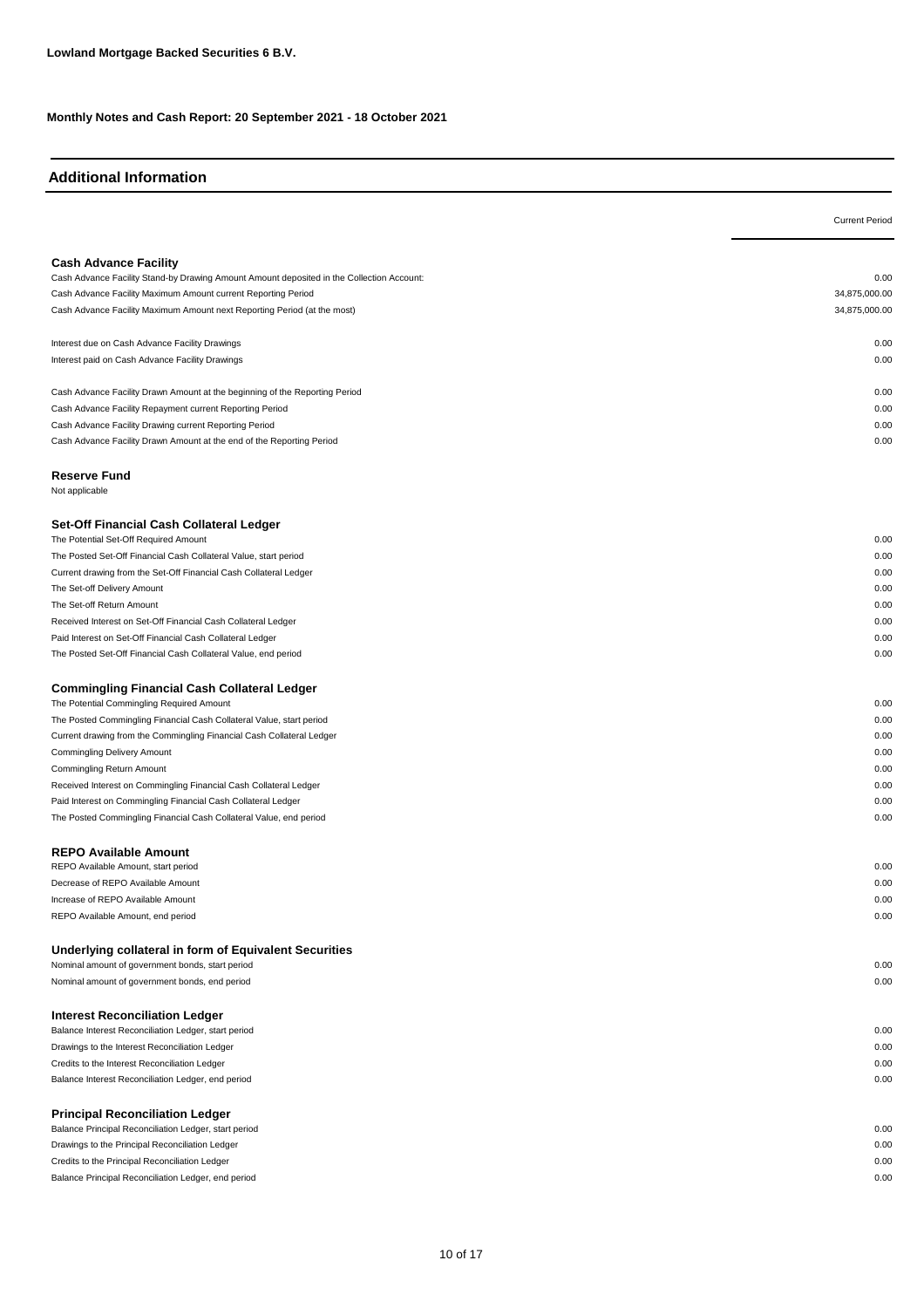#### **Excess Spread Margin**

Not applicable

#### **Swap**

Not applicable

#### **Set off**

| Total Balance of Deposits Related to Borrowers in the Mortgage Loan Portfolio:            | 54,981,853.36       |
|-------------------------------------------------------------------------------------------|---------------------|
| Weighted Average Balance of Deposits Related to Borrowers in the Mortgage Loan Portfolio: | 4.197.23            |
|                                                                                           |                     |
| <b>Reconciliation Assets</b>                                                              |                     |
| Balance of Fixed Rate Mortgages at the end of the period                                  | 2,515,154,624.18    |
| Balance of Floating Rate Mortgages at the end of the period                               | 37,653,073.80       |
| Balance of Savings related to Fixed Rate Mortgages at the end of the period               | -52,471,125.90      |
| Balance of Savings related to Floating Rate Mortgages at the end of the period            | $-336,637.22$       |
| Notes Classes A-E start of the period                                                     | $-2,500,000,000.00$ |
| <b>Total Redemptions Notes</b>                                                            | 0.00                |
| The Reserved Amount                                                                       | 65.14               |
| - Difference                                                                              | 0.00                |
|                                                                                           |                     |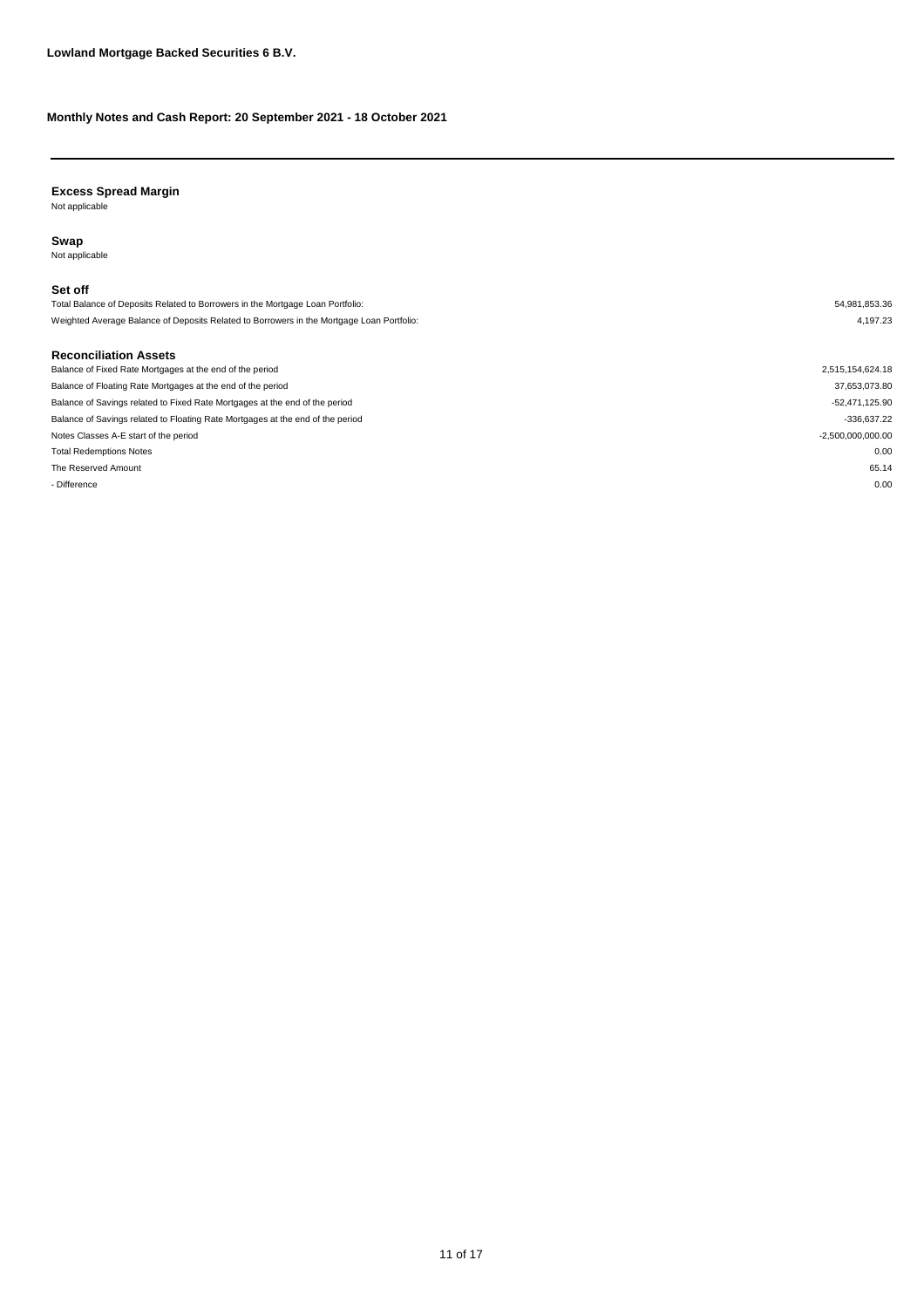#### **Triggers and Portfolio Limits**

| <b>Triggers</b>                                                                                                                                                                                                                                                                                                                                                                                                                                                                                                                            | Criteria    | Realised as per Ok/Breach<br>18/10/2021 | Consequence if breached                                      |
|--------------------------------------------------------------------------------------------------------------------------------------------------------------------------------------------------------------------------------------------------------------------------------------------------------------------------------------------------------------------------------------------------------------------------------------------------------------------------------------------------------------------------------------------|-------------|-----------------------------------------|--------------------------------------------------------------|
|                                                                                                                                                                                                                                                                                                                                                                                                                                                                                                                                            |             |                                         |                                                              |
| (a) the Seller will represent and warrant to the Issuer and the Security Trustee the matters set out in (i) Clause<br>8 of the Mortgage Receivables Purchase Agreement, other than those set out in Clause 8 items (hh) and (jj),<br>with respect to the Further Advance Receivables and/or New Mortgage Receivables sold on such date and (ii)<br>Clause 9 of the Mortgage Receivables Purchase Agreement;                                                                                                                                | TRUE        | True OK                                 | Purchase of Further Advances or Substitutions<br>not allowed |
| (aa) the aggregate Net Outstanding Principal Amount of all Interest-Only Mortgage Receivables divided by the TRUE<br>aggregate Net Outstanding Principal Amount of all Mortgage Receivables does not exceed 31 per cent;                                                                                                                                                                                                                                                                                                                   |             | 30.45 % OK                              | Purchase of Further Advances or Substitutions<br>not allowed |
| (b) no Assignment Notification Event has occurred and is continuing on such Notes Payment Date;                                                                                                                                                                                                                                                                                                                                                                                                                                            | TRUF        | True OK                                 | Purchase of Further Advances or Substitutions<br>not allowed |
| (bb) (x) the aggregate Realised Losses in respect of all previous Mortgage Calculation Periods divided by (y)<br>the aggregate Net Outstanding Principal Amount of the Mortgage Receivables on the Closing Date, does not<br>exceed 0.40 per cent;                                                                                                                                                                                                                                                                                         | TRUE        | 0.01 % OK                               | Purchase of Further Advances or Substitutions<br>not allowed |
| (c) there has been no failure by the Seller to repurchase any Mortgage Receivable which it is required to<br>repurchase pursuant to the Mortgage Receivables Purchase Agreement;                                                                                                                                                                                                                                                                                                                                                           | TRUE        | True OK                                 | Purchase of Further Advances or Substitutions<br>ot allowed  |
| (cc) the Further Advance Receivables and the New Mortgage Receivables do not result from Employee<br>Mortgage Loans;                                                                                                                                                                                                                                                                                                                                                                                                                       | TRUE        | True OK                                 | Purchase of Further Advances or Substitutions<br>not allowed |
| (d) the Purchase Available Amount is sufficient to pay the Initial Purchase Price for the relevant New Mortgage<br>Receivables and the relevant Further Advance Receivables;                                                                                                                                                                                                                                                                                                                                                               | TRUE        | $(65.14)$ OK                            | Purchase of Further Advances or Substitutions<br>not allowed |
| (dd) ) a Further Advance Receivable and a New Mortgage Receivable has either a fixed rate of interest or a<br>floating rate of interest, without any interest optionality's or alternatives, such as the Interest Dampner (Rente<br>Demper), Stable Interest (Stabiel Rente), Ceiling Interest (Plafond Rente), the Ideal Interest (Ideaal Rente),<br>Middle Interest (Middelrente), varirust, average interest rate and other caps and/or floors;                                                                                         | TRUF        | True OK                                 | Purchase of Further Advances or Substitutions<br>not allowed |
| (e) (x) the aggregate Net Outstanding Principal Amount of all Defaulted Mortgage Loans divided by (y) the<br>aggregate Net Outstanding Principal Amount of all Mortgage Loans, each as calculated on the immediately<br>preceding Notes Calculation Date, does not exceed [Percent] per cent.;                                                                                                                                                                                                                                             | TRUE        | 0.09 % OK                               | Purchase of Further Advances or Substitutions<br>not allowed |
| (ee) the aggregate Net Outstanding Principal Amount of all Investment Mortgage Loans divided by the<br>aggregate Net Outstanding Principal Amount of all Mortgage Receivables does not exceed 3.2 per cent;                                                                                                                                                                                                                                                                                                                                | TRUE        | 2.48 % OK                               | Purchase of Further Advances or Substitutions<br>not allowed |
| (f) the weighted average number of months elapsed since origination of all Mortgage Loans shall not fall below<br>30 months:                                                                                                                                                                                                                                                                                                                                                                                                               | TRUE        | 68.00 OK                                | Purchase of Further Advances or Substitutions<br>ot allowed  |
| (h1) the Receivables Floating Rate Fraction will not be less than 0 per cent. and the Receivables Fixed Rate<br>Fraction will not exceed 100 per cent;                                                                                                                                                                                                                                                                                                                                                                                     | TRUE        | 1.49% / 98.51% OK                       | Purchase of Further Advances or Substitutions<br>not allowed |
| (h2) the Receivables Floating Rate Fraction will not exceed 10 per cent. and the Receivables Fixed Rate<br>Fraction will not be less than 90 per cent;                                                                                                                                                                                                                                                                                                                                                                                     | TRUF        | 1.49% / 98.51% OK                       | Purchase of Further Advances or Substitutions<br>not allowed |
| (i) the aggregate Net Outstanding Principal Amount of all Mortgage Receivables with a Net Outstanding<br>Principal Amount equal to or higher than EUR 500,000 divided by the aggregate Net Outstanding Principal<br>Amount of all Mortgage Receivables does not exceed 5 per cent;                                                                                                                                                                                                                                                         | TRUF        | 4.72 % OK                               | Purchase of Further Advances or Substitutions<br>not allowed |
| (j) the weighted average Original Loan to Original Foreclosure Value Ratio of all Mortgage Receivables does<br>not exceed 109 per cent;                                                                                                                                                                                                                                                                                                                                                                                                    | TRUE        | 101.55 OK                               | Purchase of Further Advances or Substitutions<br>ot allowed  |
| (k) the weighted average Current Loan to Original Market Value Ratio of all Mortgage Receivables does not<br>exceed 92 per cent;                                                                                                                                                                                                                                                                                                                                                                                                           | TRUE        | 80.70 OK                                | Purchase of Further Advances or Substitutions<br>ot allowed  |
| (I) the aggregate Net Outstanding Principal Amount of the Mortgage Receivables with an Original Loan to<br>Original Foreclosure Value Ratio higher than 120 per cent. does not exceed 13 per cent. of the aggregate Net<br>Outstanding Principal Amount of all Mortgage Receivables;                                                                                                                                                                                                                                                       | TRUE        | 7.82 % OK                               | Purchase of Further Advances or Substitutions<br>not allowed |
| (m) the aggregate Net Outstanding Principal Amount of the Mortgage Receivables with an Original Loan to<br>Original Foreclosure Value Ratio higher than 110 per cent. does not exceed 65 per cent. of the aggregate Net<br>Outstanding Principal Amount of all Mortgage Receivables;                                                                                                                                                                                                                                                       | TRUE        | 43.68 % OK                              | Purchase of Further Advances or Substitutions<br>not allowed |
| (n) the aggregate Net Outstanding Principal Amount of the Mortgage Receivables with an Original Loan to<br>Original Foreclosure Value Ratio higher than 100 per cent. does not exceed 79 per cent. of the aggregate Net<br>Outstanding Principal Amount of all Mortgage Receivables;                                                                                                                                                                                                                                                       | TRUE        | 59.57 % OK                              | Purchase of Further Advances or Substitutions<br>not allowed |
| (o) the aggregate Net Outstanding Principal Amount of the Mortgage Receivables with an Original Loan to<br>Original Foreclosure Value Ratio higher than 90 per cent. does not exceed 94 per cent. of the aggregate Net<br>Outstanding Principal Amount of all Mortgage Receivables;                                                                                                                                                                                                                                                        | TRUE        | 77.86 % OK                              | Purchase of Further Advances or Substitutions<br>not allowed |
| (p) the weighted average Loan to Income Ratio of the Mortgage Receivables does not exceed 4.1;                                                                                                                                                                                                                                                                                                                                                                                                                                             | TRUE        | 4.05 OK                                 | Purchase of Further Advances or Substitutions<br>ot allowed  |
| (q) the aggregate Net Outstanding Principal Amount of the Mortgage Receivables with a Loan to Income Ratio<br>higher than 6 does not exceed 3.7 per cent. of the aggregate Net Outstanding Principal Amount of all<br>Mortgage Receivables;                                                                                                                                                                                                                                                                                                | TRUE        | 3.32 % OK                               | Purchase of Further Advances or Substitutions<br>not allowed |
| (r) the aggregate Net Outstanding Principal Amount of the Mortgage Receivables with a Loan to Income Ratio<br>higher than 5 does not exceed 11.8 per cent. of the aggregate Net Outstanding Principal Amount of all<br>Mortgage Receivables;                                                                                                                                                                                                                                                                                               | <b>TRUE</b> | 9.88 % OK                               | Purchase of Further Advances or Substitutions<br>not allowed |
| (s) the aggregate Net Outstanding Principal Amount of the Mortgage Receivables with a Loan to Income Ratio TRUE<br>higher than 4 does not exceed 59 per cent. of the aggregate Net Outstanding Principal Amount of all Mortgage<br>Receivables:                                                                                                                                                                                                                                                                                            |             | 45.58 % OK                              | Purchase of Further Advances or Substitutions<br>not allowed |
| (t) the aggregate Net Outstanding Principal Amount of the Mortgage Receivables from Borrowers which are<br>employed is at least 95 per cent. of the aggregate Net Outstanding Principal Amount of all Mortgage<br>Receivables:                                                                                                                                                                                                                                                                                                             | TRUE        | 95.97 % OK                              | Purchase of Further Advances or Substitutions<br>not allowed |
| (u) the aggregate Net Outstanding Principal Amount of the Mortgage Receivables due by Borrowers which are<br>self-employed does not exceed 3 per cent. of the aggregate Net Outstanding Principal Amount of all Mortgage<br>Receivables:                                                                                                                                                                                                                                                                                                   | TRUE        | 2.71 % OK                               | Purchase of Further Advances or Substitutions<br>hewolle ton |
| (v) there is no balance on the Principal Deficiency Ledger;                                                                                                                                                                                                                                                                                                                                                                                                                                                                                | TRUF        | True OK                                 | Purchase of Further Advances or Substitutions<br>not allowed |
| (w) no part of the Available Principal Funds on such Notes Payment Date is used to make good any Interest<br>Shortfall as item (x) of the Available Revenue Funds;                                                                                                                                                                                                                                                                                                                                                                         | TRUE        | True OK                                 | Purchase of Further Advances or Substitutions<br>not allowed |
| (x) the aggregate Net Outstanding Principal Amount of the New Mortgage Receivables and the Further<br>Advance Receivables purchased on such Notes Payment Date and on the eleven immediately preceding<br>Notes Payment Dates divided by the aggregate Net Outstanding Principal Amount of all Mortgage Receivables<br>on the Closing Date does not exceed 20 per cent. The Issuer and the Seller may agree to a higher<br>percentage, subject to the confirmation of Moody's and Fitch that the ratings will not be adversely affected as | TRUE        | 19.34 OK                                | Purchase of Further Advances or Substitutions<br>not allowed |
| a result thereof:<br>(y) the aggregate Net Outstanding Principal Amount of all NHG Mortgage Receivables divided by the<br>aggregate Net Outstanding Principal Amount of all Mortgage Receivables is equal to or higher than 45 per                                                                                                                                                                                                                                                                                                         | TRUF        | 45.01 % OK                              | Purchase of Further Advances or Substitutions<br>not allowed |
| cent;<br>(z) the Aggregate Construction Deposit Amount does not exceed EUR 34,000,000;                                                                                                                                                                                                                                                                                                                                                                                                                                                     | TRUE        | 21,403,778.63 OK                        | Purchase of Further Advances or Substitutions<br>not allowed |
| * Portfolio after Repurchases and Replenishment                                                                                                                                                                                                                                                                                                                                                                                                                                                                                            |             |                                         |                                                              |

| <b>Substitution Triggers</b>                                                                                                                                                                                                                                                                                                                                                                                                                                                                                                                      | Criteria            | Realised as per Ok/Breach | <b>Consequence if breached</b>                                             |
|---------------------------------------------------------------------------------------------------------------------------------------------------------------------------------------------------------------------------------------------------------------------------------------------------------------------------------------------------------------------------------------------------------------------------------------------------------------------------------------------------------------------------------------------------|---------------------|---------------------------|----------------------------------------------------------------------------|
|                                                                                                                                                                                                                                                                                                                                                                                                                                                                                                                                                   |                     | 18/10/2021*               |                                                                            |
| (d) the Seller resets the Mortgage Interest Rate in respect of a Floating Rate Mortgage Receivable and as a<br>result thereof the weighted average margin would fall or falls below 0.5 per cent. above Euribor for one month<br>deposits:<br>(e) (x) the aggregate Net Outstanding Principal Amount of allDefaulted Mortgage Receivables divided by (y)<br>the aggregate NetOutstanding Principal Amount of all Mortgage Receivables, each as calculated on the<br>immediately preceding Notes Calculation Date, does not exceed 1.50 per cent.: | <b>TRUE</b><br>TRUF | 1.86 % OK<br>2.21 % OK    | Purchase of Further Advances or Substitutions<br>not allowed<br>Repurchase |
| * Portfolio after Repurchases and Replenishment                                                                                                                                                                                                                                                                                                                                                                                                                                                                                                   |                     |                           |                                                                            |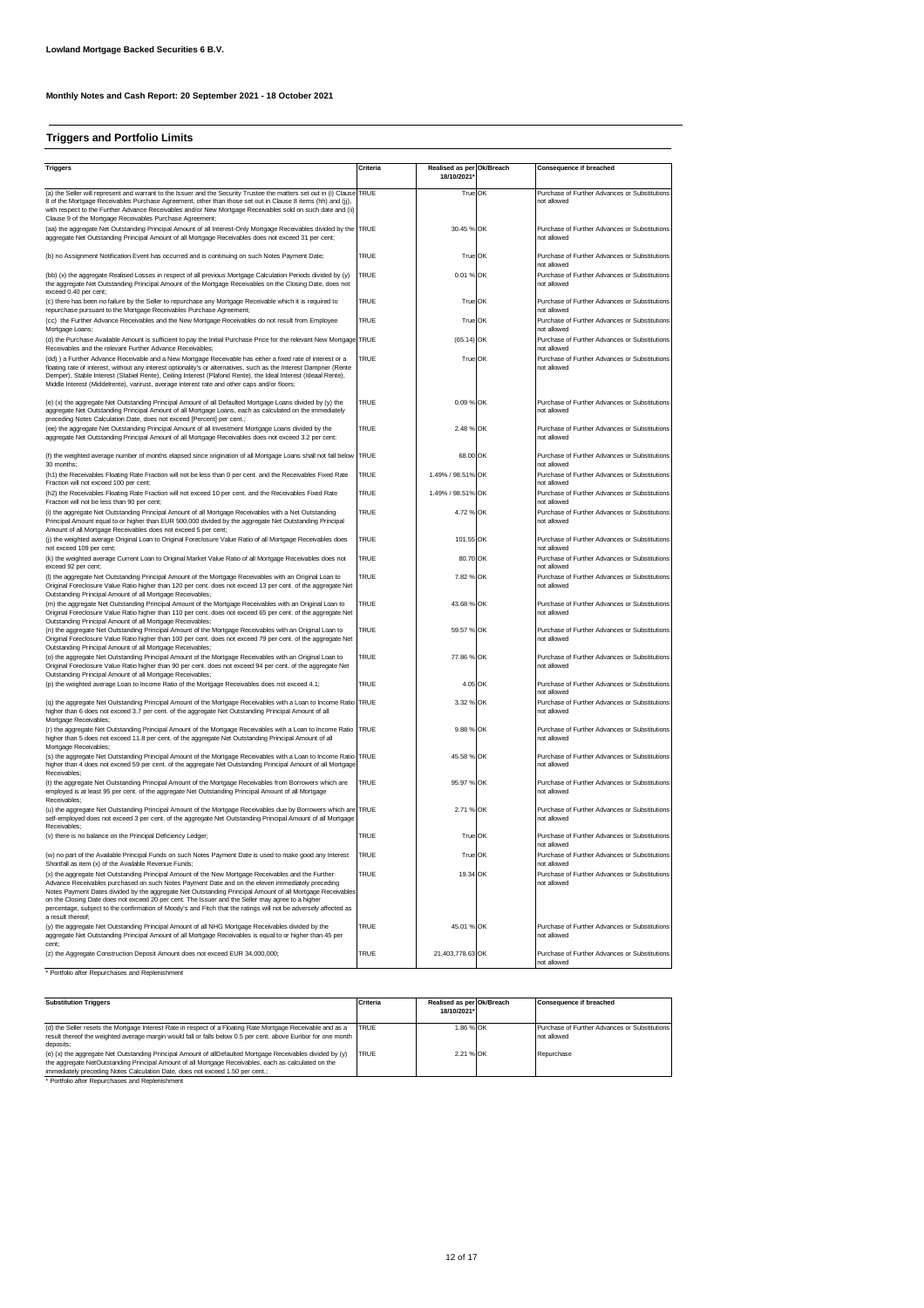# **Counterparty Credit Ratings & Triggers**

| <b>Counterparty Credit Ratings</b>               |                   |      |                   |                   |                          |                   |                          |                   |                   |                     |                                                                                                                         |
|--------------------------------------------------|-------------------|------|-------------------|-------------------|--------------------------|-------------------|--------------------------|-------------------|-------------------|---------------------|-------------------------------------------------------------------------------------------------------------------------|
|                                                  |                   |      |                   | S&P (ST/LT)       |                          | Moody's (ST/LT)   |                          | Fitch (ST/LT)     |                   | <b>DBRS (ST/LT)</b> |                                                                                                                         |
| Role                                             | Party             | Rank | Rating<br>Trigger | Current<br>Rating | Rating<br><b>Trigger</b> | Current<br>Rating | Rating<br><b>Trigger</b> | Current<br>Rating | Rating<br>Trigger | Current<br>Rating   | <b>Consequence if breached</b>                                                                                          |
| Cash Advance Facility Provider de Volksbank N.V. |                   |      |                   |                   | $P-1/$                   | $P-1/$            | F1/A                     | $F1/A-$           |                   |                     | Replacement by third party; or arrange eligible guarantee; or find<br>another solution to keep current ratings of Notes |
| <b>Commingling Guarantor</b>                     | de Volksbank N.V. |      |                   |                   | /Baa1                    | / A2              | F <sub>2</sub> /BBB      | $F1/A-$           |                   |                     | Post collateral                                                                                                         |
| Custodian                                        | ING Bank N.V.     |      |                   |                   | $P-2$ / Baa2             | $P-1/Aa3$         | F <sub>2</sub> /BBB      | $F1+ / AA-$       |                   |                     | Replacement by third party; or arrange eligible guarantee; or find<br>another solution to keep current ratings of Notes |
| <b>Issuer Account Bank</b>                       | ING Bank N.V.     |      |                   |                   | $P-1/$                   | $P-1/$            | F1/A                     | $F1+ / AA-$       |                   |                     | Replacement by third party; or arrange eligible guarantee; or find<br>another solution to keep current ratings of Notes |
| Set-off Risk Facility Provider                   | de Volksbank N.V. |      |                   |                   | / Baa3                   | / A2              | F1/A                     | $F1/A-$           |                   |                     | Post collateral                                                                                                         |

Ŧ.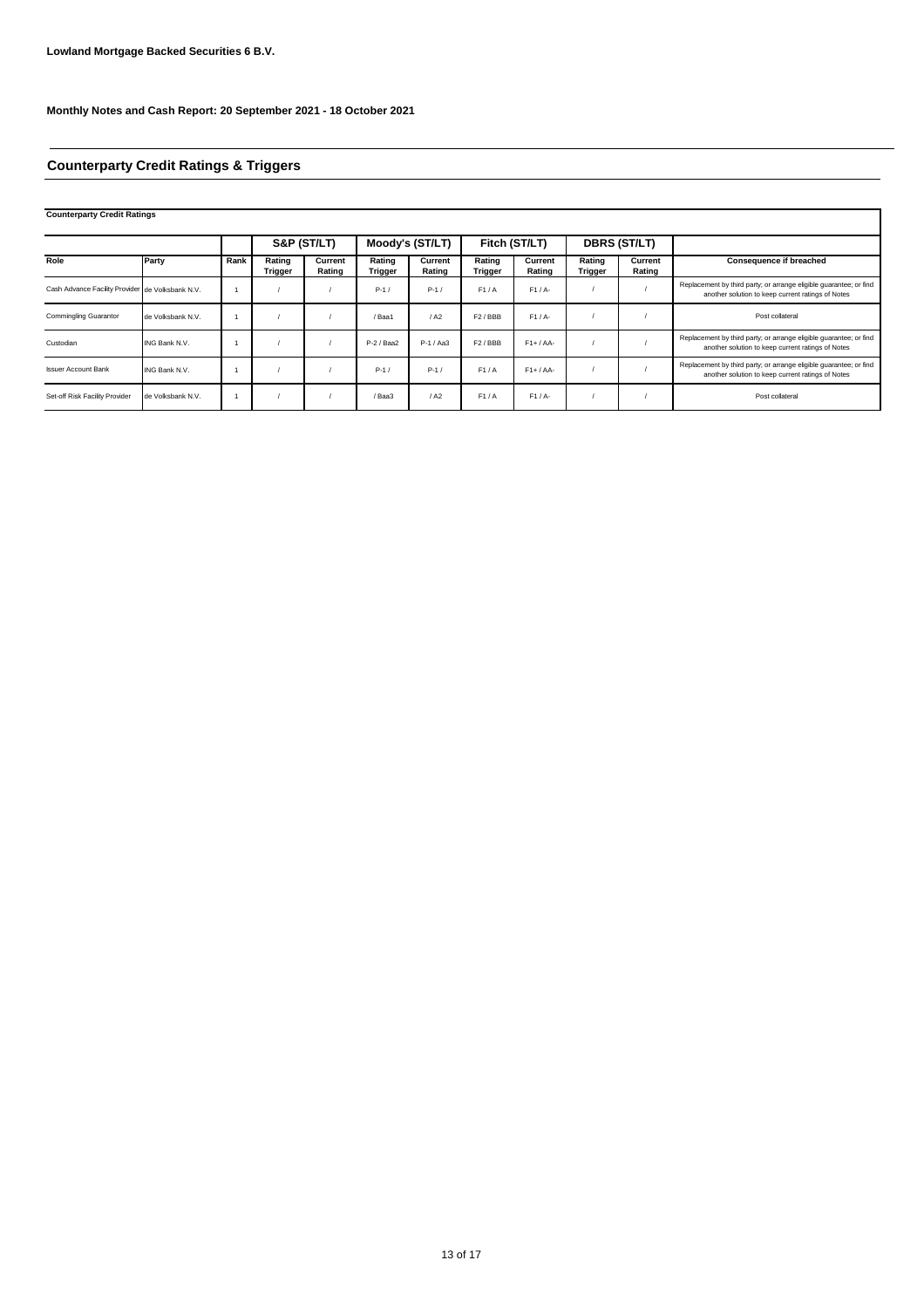| Glossary                                                             |                                                                                                                                                                                                                                                                                                                             |
|----------------------------------------------------------------------|-----------------------------------------------------------------------------------------------------------------------------------------------------------------------------------------------------------------------------------------------------------------------------------------------------------------------------|
| Term                                                                 | <b>Definition / Calculation</b>                                                                                                                                                                                                                                                                                             |
| Arrears                                                              | means an amount that is overdue exceeding EUR 11;                                                                                                                                                                                                                                                                           |
| Article 405 of the CRR                                               | means Article 405 of Regulation (EU) No 575/2013 of the European Parliament and of the Council of 26<br>June 2013 on prudential requirements for credit institutions and investment firms and amending Regulation<br>(EU) No 648/2012;                                                                                      |
| Article 51 of the AIFMR                                              | means Article 51 of the Commission Delegated Regulation No 231/2013 of 19 December 2012<br>supplementing Directive 2011/61/EU of the European Parliament and of the Council with regard to<br>exemptions, general operating conditions, depositaries, leverage, transparency and supervision;                               |
| Back-Up Servicer                                                     | $N/A$ ;                                                                                                                                                                                                                                                                                                                     |
| Cash Advance Facility                                                | means the cash advance facility as referred to in Clause 3.1 of the Cash Advance Facility Agreement;                                                                                                                                                                                                                        |
| Cash Advance Facility Maximum Available Amount                       | means an amount equal to the greater of (i) 1.6 per cent. of the Principal Amount Outstanding of the Class<br>A Notes on such date and (ii) 0.6 per cent of the Principal Amount Outstanding of the Class A Notes as at<br>the Closing Date.                                                                                |
| Cash Advance Facility Provider                                       | means de Volksbank N.V.;                                                                                                                                                                                                                                                                                                    |
| Cash Advance Facility Stand-by Drawing Account                       | means the Issuer Collection Account on which any Cash Advance Facility Stand-by Drawing will be<br>deposited;                                                                                                                                                                                                               |
| Constant Default Rate (CDR)                                          | represents the percentage of outstanding principal balances in the pool that are in default in relation to the<br>principal balance of the mortgage pool;                                                                                                                                                                   |
| Constant Prepayment Rate (CPR)                                       | means prepayment as ratio of the principal mortgage balance outstanding at the beginning of the relevant<br>period;                                                                                                                                                                                                         |
| <b>Construction Deposit</b><br><b>Construction Deposit Guarantee</b> | means in relation to a Mortgage Loan, that part of the Mortgage Loan which the relevant Borrower<br>requested to be disbursed into a blocked account held in his name with the relevant Seller, the proceeds of<br>$N/A$ ;                                                                                                  |
|                                                                      |                                                                                                                                                                                                                                                                                                                             |
| Coupon                                                               | means the interest coupons appertaining to the Notes;                                                                                                                                                                                                                                                                       |
| <b>Credit Enhancement</b>                                            | the combined structural features that improve the credit worthiness of the respective notes.                                                                                                                                                                                                                                |
| Credit Rating                                                        | an assessment of the credit worthiness of the notes assigned by the Credit Rating Agencies;                                                                                                                                                                                                                                 |
| Curr. Loan to Original Foreclosure Value (CLTOFV)                    | means the ratio calculated by dividing the current outstanding loan amount by the Orignal Foreclosure<br>Value;                                                                                                                                                                                                             |
| Current Loan to Indexed Foreclosure Value (CLTIFV)                   | means the ratio calculated by dividing the current outstanding loan amount by the Indexed Foreclosure<br>Value;                                                                                                                                                                                                             |
| Current Loan to Indexed Market Value (CLTIMV)                        | means the ratio calculated by dividing the current outstanding loan amount by the Indexed Market Value;                                                                                                                                                                                                                     |
| Current Loan to Original Market Value (CLTOMV)                       | means the ratio calculated by dividing the current outstanding loan amount by the Original Market Value;                                                                                                                                                                                                                    |
| Custodian                                                            | means ING Bank N.V.                                                                                                                                                                                                                                                                                                         |
| Cut-Off Date                                                         | means (i) with respect to the Mortgage Receivables purchased on the Closing Date, 30 september 2018<br>and (ii) with respect to Further Advance Receivables purchased on a Notes Payment Date, the first day of<br>the month of the relevant Notes Payment Date;                                                            |
| Day Count Convention                                                 | means Actual/360 for the class A1 notes and 30/360 for the class A2 notes;                                                                                                                                                                                                                                                  |
| Debt Service to Income                                               | means the ratio calculated by dividing the amount a borrower is required to pay (in interest and principal<br>repayments) on an annual basis by the borrower(s) disposable income;                                                                                                                                          |
| Deferred Purchase Price                                              | means part of the purchase price for the Mortgage Receivables equal to the sum of all Deferred Purchase<br>Price Instalments;                                                                                                                                                                                               |
| Deferred Purchase Price Installment                                  | means, after application of the relevant available amounts in accordance with the relevant Priority of<br>Payments, any amount remaining after all items ranking higher than the item relating to the Deferred<br>Purchase Price have been satisfied;                                                                       |
| Delinquency                                                          | refer to Arrears;                                                                                                                                                                                                                                                                                                           |
| Economic Region (NUTS)                                               | The Nomenclature of Territorial Units for Statistics (NUTS) was drawn up by Eurostat more than 30 years<br>ago in order to provide a single uniform breakdown of territorial units for the production of regional statistics<br>for the European Union. The NUTS classification has been used in EU legislation since 1988; |
| <b>Equivalent Securities</b>                                         | securities equivalent to Purchased Securities under that Transaction. If and to the extent that such<br>Purchased Securities have been redeemed, the expression shall mean a sum of money equivalent to the<br>proceeds of the redemption (other than Distributions);                                                       |
| <b>Excess Spread</b>                                                 | N/A;                                                                                                                                                                                                                                                                                                                        |
| Excess Spread Margin                                                 | N/A;                                                                                                                                                                                                                                                                                                                        |
| <b>Final Maturity Date</b>                                           | means the Notes Payment Date falling in October 2055;                                                                                                                                                                                                                                                                       |
| <b>First Optional Redemption Date</b>                                | means the Notes Payment Date falling in October 2023;                                                                                                                                                                                                                                                                       |
| Foreclosed Mortgage Loan                                             | means all mortgage rights and ancillary rights have been exercised;                                                                                                                                                                                                                                                         |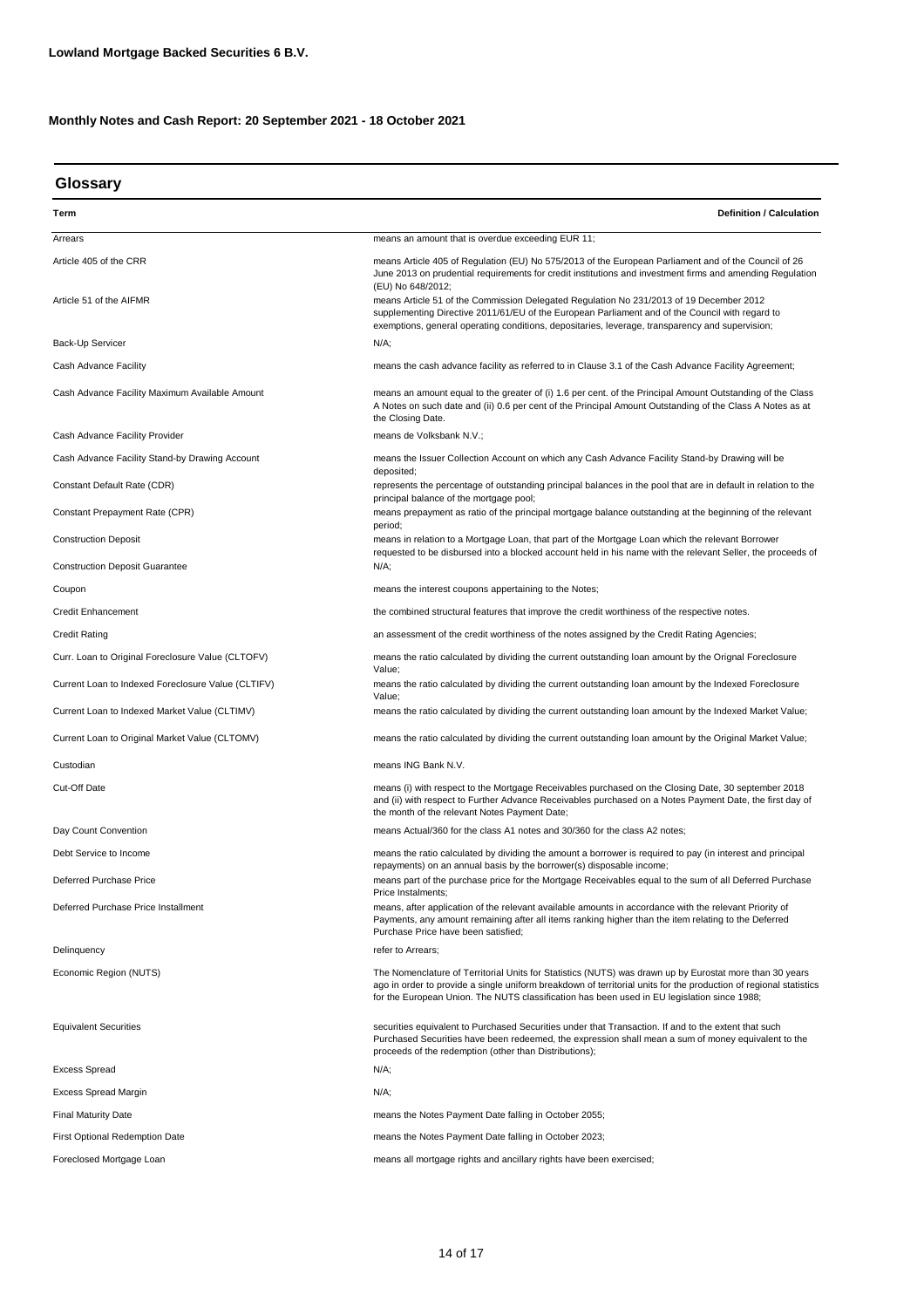| Foreclosed NHG Loan                               | means all mortgage rights and ancillary rights have been exercised on mortgage loan that has the benefit<br>of an NHG Guarantee;                                                                                                                                                                                                                                                                                                                                                                            |
|---------------------------------------------------|-------------------------------------------------------------------------------------------------------------------------------------------------------------------------------------------------------------------------------------------------------------------------------------------------------------------------------------------------------------------------------------------------------------------------------------------------------------------------------------------------------------|
| Foreclosed Non NHG Loan                           | means all mortgage rights and ancillary rights have been exercised on mortgage loan that does not have<br>the benefit of an NHG Guarantee;                                                                                                                                                                                                                                                                                                                                                                  |
| Foreclosure                                       | means forced (partial) repayment of the mortgage loan;                                                                                                                                                                                                                                                                                                                                                                                                                                                      |
| Foreclosure Value                                 | means the estimated value of the mortgaged property if the mortgaged property would be sold in a public                                                                                                                                                                                                                                                                                                                                                                                                     |
| Further Advances / Modified Loans                 | auction;<br>"Further Advance" means a loan or a further advance to be made to a Borrower under a Mortgage Loan,<br>which is secured by the same Mortgage;                                                                                                                                                                                                                                                                                                                                                   |
| ndexed Foreclosure Value                          | means the estimated value of the mortgaged property if the mortgaged property would be sold in a public<br>auction multiplied with the indexation rate per the valuation date;                                                                                                                                                                                                                                                                                                                              |
| Indexed Market Value                              | means the value of the collateral multiplied with the indexation rate per the valuation date, multiplied with<br>the market value factor;                                                                                                                                                                                                                                                                                                                                                                   |
| Interest Rate Fixed Period                        | relates to the period for which mortgage loan interest has been fixed;                                                                                                                                                                                                                                                                                                                                                                                                                                      |
| Issuer Account Bank                               | means Rabobank.                                                                                                                                                                                                                                                                                                                                                                                                                                                                                             |
| <b>Issuer Transaction Account</b>                 | means the Issuer Collection Account.                                                                                                                                                                                                                                                                                                                                                                                                                                                                        |
| Loan to Income (LTI)                              | means the ratio calculated by dividing the original loan amount by the income of the borrower at the<br>moment of origination of the Mortgage Loan;                                                                                                                                                                                                                                                                                                                                                         |
| Loanpart Payment Frequency                        | monthly;                                                                                                                                                                                                                                                                                                                                                                                                                                                                                                    |
| Loanpart(s)                                       | means one or more of the loan parts (leningdelen) of which a Mortgage Loan consists;                                                                                                                                                                                                                                                                                                                                                                                                                        |
| Loss                                              | refer to Realised Loss;                                                                                                                                                                                                                                                                                                                                                                                                                                                                                     |
| Loss Severity                                     | means loss as a percentage of the principal outstanding at foreclosure;                                                                                                                                                                                                                                                                                                                                                                                                                                     |
| Market Value                                      | means estimated value of the mortgaged property if the mortgaged property would be privately sold<br>voluntarily;                                                                                                                                                                                                                                                                                                                                                                                           |
| Mortgage Loan                                     | means the mortgage loans granted by the relevant Seller to the relevant borrowers which may consist of<br>one or more Loan Parts as set forth in the List of Mortgage Loans and, after any purchase and assignment<br>of any New Mortgage Receivables or Further Advance Receivables has taken place in accordance with the<br>Mortgage Receivables Purchase Agreement, the relevant New Mortgage Loans and/or Further Advances,<br>to the extent not retransferred or otherwise disposed of by the Issuer; |
| Mortgage Loan Portfolio                           | means the portfolio of Mortgage Loans;                                                                                                                                                                                                                                                                                                                                                                                                                                                                      |
| Mortgage Receivable(s)                            | means any and all rights of the relevant Seller (and after assignment of such rights to the Issuer, of the<br>Issuer) against the Borrower under or in connection with a Mortgage Loan, including any and all claims of<br>the relevant Seller (or the Issuer after assignment) on the Borrower as a result of the Mortgage Loan being<br>terminated, dissolved or declared null and void;                                                                                                                  |
| <b>NHG Guarantee</b>                              | means a guarantee (borgtocht) under the NHG Conditions granted by Stichting WEW;                                                                                                                                                                                                                                                                                                                                                                                                                            |
| NHG Loan                                          | means a Mortgage Loan that has the benefit of an NHG Guarantee;                                                                                                                                                                                                                                                                                                                                                                                                                                             |
| Non NHG Loan                                      | means a Mortgage Loan that does not have the benefit of an NHG Guarantee;                                                                                                                                                                                                                                                                                                                                                                                                                                   |
| Notification Events                               | means any of the Assignment Notification Events and the Pledge Notification Events;                                                                                                                                                                                                                                                                                                                                                                                                                         |
| Notification Trigger                              | A notification trigger is an event that when it occurs or a threshold that when it is breached, is considered to<br>be an Assignment Notification Event;                                                                                                                                                                                                                                                                                                                                                    |
| Occupancy                                         | means the way the mortgaged property is used (eg. owner occupied);                                                                                                                                                                                                                                                                                                                                                                                                                                          |
| Orig. Loan to Original Foreclosure Value (OLTOFV) | means the ratio calculated by dividing the original principal amount of a Mortgage Receivable at the<br>moment of origination by the Original Foreclosure Value;                                                                                                                                                                                                                                                                                                                                            |
| Orig. Loan to Original Market Value (OLTOMV)      | means the ratio calculated by dividing the original loan amount by the Original Market Value;                                                                                                                                                                                                                                                                                                                                                                                                               |
| Original Foreclosure Value                        | means the Foreclosure Value as assessed by the relevant Originator at the time of granting the Mortgage<br>Loan;                                                                                                                                                                                                                                                                                                                                                                                            |
| Original Market Value                             | means the value of the mortgaged property if the mortgaged property would be privately sold voluntarily,<br>estimated during the assessment of the application;                                                                                                                                                                                                                                                                                                                                             |
| Originator                                        | means each of de Volkbank N.V.                                                                                                                                                                                                                                                                                                                                                                                                                                                                              |
| Outstanding Principal Amount                      | means, at any moment in time, (i) the outstanding principal amount of a Mortgage Receivable at such time<br>and (ii), after a Realised Loss of type (a) and (b) of the definition in respect of such Mortgage Receivable<br>has been debited to the Principal Deficiency Ledger, zero;                                                                                                                                                                                                                      |
| Payment Ratio                                     | The actual principal and interest payments received as ratio of the scheduled principal and interest                                                                                                                                                                                                                                                                                                                                                                                                        |
| Penalties                                         | payments during the relevant period;<br>means amounts to be paid by the borrower with regard to amounts in arrears and or (partial) prepayment of<br>the mortgage loan according to the relevant mortgage contract and applicable general conditions;                                                                                                                                                                                                                                                       |
| Performing Loans                                  | means Mortgage Loans that are not in Arrears or Delinquent;                                                                                                                                                                                                                                                                                                                                                                                                                                                 |
| Post-Foreclosure Proceeds                         | means all amounts with regard to the relevant mortgage loan received after foreclosure of that mortgage<br>loan;                                                                                                                                                                                                                                                                                                                                                                                            |
| Prepayments                                       | means non scheduled principal paid by the borrower prior to the expected maturity date;                                                                                                                                                                                                                                                                                                                                                                                                                     |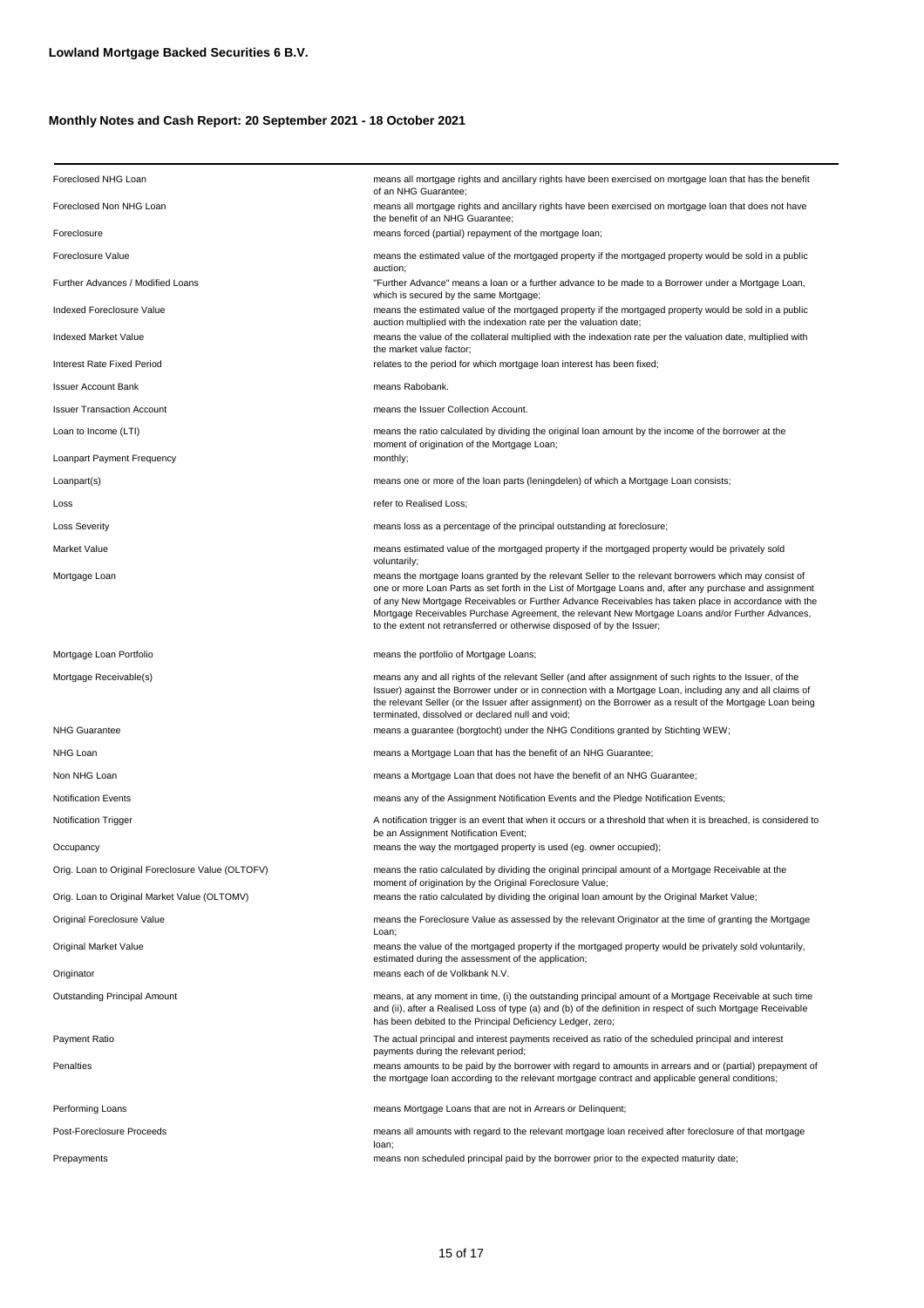| Principal Deficiency Ledger       | means the principal deficiency ledger relating to the relevant Classes of Notes and comprising sub-ledgers<br>for each such Class of Notes;                                                                                                                                                                                                                                                                                                                                                                                                                                                                                                                                                                                                                                                                                                                                                                                                                                                                                                                                                                                                                                                                                                                                                                                                                                                                                                                                                                                                                                                                                                                                                                                                                                                                                                                                                                                                                                                                                                                                                                                                                                                                                                                                                                                                                                                                                                                           |  |  |  |  |
|-----------------------------------|-----------------------------------------------------------------------------------------------------------------------------------------------------------------------------------------------------------------------------------------------------------------------------------------------------------------------------------------------------------------------------------------------------------------------------------------------------------------------------------------------------------------------------------------------------------------------------------------------------------------------------------------------------------------------------------------------------------------------------------------------------------------------------------------------------------------------------------------------------------------------------------------------------------------------------------------------------------------------------------------------------------------------------------------------------------------------------------------------------------------------------------------------------------------------------------------------------------------------------------------------------------------------------------------------------------------------------------------------------------------------------------------------------------------------------------------------------------------------------------------------------------------------------------------------------------------------------------------------------------------------------------------------------------------------------------------------------------------------------------------------------------------------------------------------------------------------------------------------------------------------------------------------------------------------------------------------------------------------------------------------------------------------------------------------------------------------------------------------------------------------------------------------------------------------------------------------------------------------------------------------------------------------------------------------------------------------------------------------------------------------------------------------------------------------------------------------------------------------|--|--|--|--|
| Principal Payment Date            | means the current monthly payment date on which principal is paid out on the relevant notes;                                                                                                                                                                                                                                                                                                                                                                                                                                                                                                                                                                                                                                                                                                                                                                                                                                                                                                                                                                                                                                                                                                                                                                                                                                                                                                                                                                                                                                                                                                                                                                                                                                                                                                                                                                                                                                                                                                                                                                                                                                                                                                                                                                                                                                                                                                                                                                          |  |  |  |  |
| Principal Payment Rate (PPR)      | means scheduled repayment as ratio of scheduled repayments to the principal mortgage balance<br>outstanding at the beginning of the relevant period;                                                                                                                                                                                                                                                                                                                                                                                                                                                                                                                                                                                                                                                                                                                                                                                                                                                                                                                                                                                                                                                                                                                                                                                                                                                                                                                                                                                                                                                                                                                                                                                                                                                                                                                                                                                                                                                                                                                                                                                                                                                                                                                                                                                                                                                                                                                  |  |  |  |  |
| Prospectus                        | means the prospectus dated 18 October 2018 relating to the issue of the Notes;                                                                                                                                                                                                                                                                                                                                                                                                                                                                                                                                                                                                                                                                                                                                                                                                                                                                                                                                                                                                                                                                                                                                                                                                                                                                                                                                                                                                                                                                                                                                                                                                                                                                                                                                                                                                                                                                                                                                                                                                                                                                                                                                                                                                                                                                                                                                                                                        |  |  |  |  |
| <b>Realised Losses</b>            | means, on any relevant Notes Calculation Date, the sum of<br>(a) with respect to the Mortgage Receivables in respect of which the relevant Seller, the relevant Servicer<br>on behalf of the Issuer, the Issuer or the Security Trustee has completed the foreclosure, such that there is<br>no more collateral securing the Mortgage Receivable, in the immediately preceding Notes Calculation<br>Period, the amount by which (i) the aggregate Outstanding Principal Amount of all Mortgage Receivables<br>less, with respect to the Savings Mortgage Receivables and Bank Savings Mortgage Receivables, the<br>Participations, exceeds (ii) the amount of the Net Foreclosure Proceeds applied to reduce the Outstanding<br>Principal Amount of the Mortgage Receivables less, with respect to Savings Mortgage Receivables and<br>Bank Savings Mortgage Receivables, the Participations; and<br>(b) with respect to the Mortgage Receivables sold by the Issuer in the immediately preceding Notes<br>Calculation Period, the amount by which (i) the aggregate Outstanding Principal Amount of such Mortgage<br>Receivables, less, with respect to Savings Mortgage Receivables and Bank Savings Mortgage<br>Receivables, the Participations, exceeds (ii) the purchase price of the Mortgage Receivables sold to the<br>extent relating to principal, less, with respect to the Savings Mortgage Receivables and Bank Savings<br>Mortgage Receivables, the Participations; and<br>(c) with respect to the Mortgage Receivables in respect of which the Borrower has (x) successfully<br>asserted set-off or defence to payments or (y) repaid or prepaid any amount in the immediately preceding<br>Notes Calculation Period, the amount by which (i) the aggregate Outstanding Principal Amount of such<br>Mortgage Receivables less, with respect to Savings Mortgage Receivables and Bank Savings Mortgage<br>Receivables, the Participations, prior to such set-off or defence or repayment or prepayment exceeds (ii)<br>the aggregate Outstanding Principal Amount of such Mortgage Receivables, less, with respect to Savings<br>Mortgage Receivables and Bank Savings Mortgage Receivables, the Participations after such set-off or<br>defence or repayment or prepayment having been made, unless, and to the extent, such amount is<br>received from the relevant Seller or otherwise in accordance with any item of the Available Principal Funds; |  |  |  |  |
| Recoveries                        | refer to Post-Foreclosure-Proceeds;                                                                                                                                                                                                                                                                                                                                                                                                                                                                                                                                                                                                                                                                                                                                                                                                                                                                                                                                                                                                                                                                                                                                                                                                                                                                                                                                                                                                                                                                                                                                                                                                                                                                                                                                                                                                                                                                                                                                                                                                                                                                                                                                                                                                                                                                                                                                                                                                                                   |  |  |  |  |
| Redemption Priority of Payments   | means the priority of payments set out as such Clause 5.4 of the Trust Deed;                                                                                                                                                                                                                                                                                                                                                                                                                                                                                                                                                                                                                                                                                                                                                                                                                                                                                                                                                                                                                                                                                                                                                                                                                                                                                                                                                                                                                                                                                                                                                                                                                                                                                                                                                                                                                                                                                                                                                                                                                                                                                                                                                                                                                                                                                                                                                                                          |  |  |  |  |
| Remaining Tenor                   | the length of time until the final maturity date of the mortgage loan expressed in years;                                                                                                                                                                                                                                                                                                                                                                                                                                                                                                                                                                                                                                                                                                                                                                                                                                                                                                                                                                                                                                                                                                                                                                                                                                                                                                                                                                                                                                                                                                                                                                                                                                                                                                                                                                                                                                                                                                                                                                                                                                                                                                                                                                                                                                                                                                                                                                             |  |  |  |  |
| Replacements                      | N/A;                                                                                                                                                                                                                                                                                                                                                                                                                                                                                                                                                                                                                                                                                                                                                                                                                                                                                                                                                                                                                                                                                                                                                                                                                                                                                                                                                                                                                                                                                                                                                                                                                                                                                                                                                                                                                                                                                                                                                                                                                                                                                                                                                                                                                                                                                                                                                                                                                                                                  |  |  |  |  |
| Replenishments                    | means any Portfolio Mortgage Loan which is sold and assigned by the Seller to the Issuer pursuant to                                                                                                                                                                                                                                                                                                                                                                                                                                                                                                                                                                                                                                                                                                                                                                                                                                                                                                                                                                                                                                                                                                                                                                                                                                                                                                                                                                                                                                                                                                                                                                                                                                                                                                                                                                                                                                                                                                                                                                                                                                                                                                                                                                                                                                                                                                                                                                  |  |  |  |  |
| Repossesions                      | clause 6 and 11 of the Mortgage Receivables Purchase Agreement;<br>refer to foreclosure;                                                                                                                                                                                                                                                                                                                                                                                                                                                                                                                                                                                                                                                                                                                                                                                                                                                                                                                                                                                                                                                                                                                                                                                                                                                                                                                                                                                                                                                                                                                                                                                                                                                                                                                                                                                                                                                                                                                                                                                                                                                                                                                                                                                                                                                                                                                                                                              |  |  |  |  |
| Reserve Account                   | N/A;                                                                                                                                                                                                                                                                                                                                                                                                                                                                                                                                                                                                                                                                                                                                                                                                                                                                                                                                                                                                                                                                                                                                                                                                                                                                                                                                                                                                                                                                                                                                                                                                                                                                                                                                                                                                                                                                                                                                                                                                                                                                                                                                                                                                                                                                                                                                                                                                                                                                  |  |  |  |  |
| Reserve Account Target Level      | $N/A$ ;                                                                                                                                                                                                                                                                                                                                                                                                                                                                                                                                                                                                                                                                                                                                                                                                                                                                                                                                                                                                                                                                                                                                                                                                                                                                                                                                                                                                                                                                                                                                                                                                                                                                                                                                                                                                                                                                                                                                                                                                                                                                                                                                                                                                                                                                                                                                                                                                                                                               |  |  |  |  |
| Revenue Priority of Payments      | means the priority of payments set out as such in section 5.2 (Priorities of Payments) of this Prospectus;                                                                                                                                                                                                                                                                                                                                                                                                                                                                                                                                                                                                                                                                                                                                                                                                                                                                                                                                                                                                                                                                                                                                                                                                                                                                                                                                                                                                                                                                                                                                                                                                                                                                                                                                                                                                                                                                                                                                                                                                                                                                                                                                                                                                                                                                                                                                                            |  |  |  |  |
| <b>Saving Deposits</b>            | means savings in a bank account, pledged to the mortgage lender, which are meant to repay the loan at<br>maturity:                                                                                                                                                                                                                                                                                                                                                                                                                                                                                                                                                                                                                                                                                                                                                                                                                                                                                                                                                                                                                                                                                                                                                                                                                                                                                                                                                                                                                                                                                                                                                                                                                                                                                                                                                                                                                                                                                                                                                                                                                                                                                                                                                                                                                                                                                                                                                    |  |  |  |  |
| Seasoning                         | means the difference between the loan start date and the current reporting period;                                                                                                                                                                                                                                                                                                                                                                                                                                                                                                                                                                                                                                                                                                                                                                                                                                                                                                                                                                                                                                                                                                                                                                                                                                                                                                                                                                                                                                                                                                                                                                                                                                                                                                                                                                                                                                                                                                                                                                                                                                                                                                                                                                                                                                                                                                                                                                                    |  |  |  |  |
| Seller                            | means each of de Volksbank N.V.                                                                                                                                                                                                                                                                                                                                                                                                                                                                                                                                                                                                                                                                                                                                                                                                                                                                                                                                                                                                                                                                                                                                                                                                                                                                                                                                                                                                                                                                                                                                                                                                                                                                                                                                                                                                                                                                                                                                                                                                                                                                                                                                                                                                                                                                                                                                                                                                                                       |  |  |  |  |
| Servicer                          | means each of de Volksbank N.V.                                                                                                                                                                                                                                                                                                                                                                                                                                                                                                                                                                                                                                                                                                                                                                                                                                                                                                                                                                                                                                                                                                                                                                                                                                                                                                                                                                                                                                                                                                                                                                                                                                                                                                                                                                                                                                                                                                                                                                                                                                                                                                                                                                                                                                                                                                                                                                                                                                       |  |  |  |  |
| <b>Signing Date</b>               | means 18 October 2018 or such later date as may be agreed between the Issuer, the Seller and the<br>Manager;                                                                                                                                                                                                                                                                                                                                                                                                                                                                                                                                                                                                                                                                                                                                                                                                                                                                                                                                                                                                                                                                                                                                                                                                                                                                                                                                                                                                                                                                                                                                                                                                                                                                                                                                                                                                                                                                                                                                                                                                                                                                                                                                                                                                                                                                                                                                                          |  |  |  |  |
| <b>Special Servicer</b>           | N/A;                                                                                                                                                                                                                                                                                                                                                                                                                                                                                                                                                                                                                                                                                                                                                                                                                                                                                                                                                                                                                                                                                                                                                                                                                                                                                                                                                                                                                                                                                                                                                                                                                                                                                                                                                                                                                                                                                                                                                                                                                                                                                                                                                                                                                                                                                                                                                                                                                                                                  |  |  |  |  |
| Subordinated Loan                 | N/A;                                                                                                                                                                                                                                                                                                                                                                                                                                                                                                                                                                                                                                                                                                                                                                                                                                                                                                                                                                                                                                                                                                                                                                                                                                                                                                                                                                                                                                                                                                                                                                                                                                                                                                                                                                                                                                                                                                                                                                                                                                                                                                                                                                                                                                                                                                                                                                                                                                                                  |  |  |  |  |
| Swap Counterparty                 | $N/A$ ;                                                                                                                                                                                                                                                                                                                                                                                                                                                                                                                                                                                                                                                                                                                                                                                                                                                                                                                                                                                                                                                                                                                                                                                                                                                                                                                                                                                                                                                                                                                                                                                                                                                                                                                                                                                                                                                                                                                                                                                                                                                                                                                                                                                                                                                                                                                                                                                                                                                               |  |  |  |  |
| Swap Counterparty Default Payment | N/A;                                                                                                                                                                                                                                                                                                                                                                                                                                                                                                                                                                                                                                                                                                                                                                                                                                                                                                                                                                                                                                                                                                                                                                                                                                                                                                                                                                                                                                                                                                                                                                                                                                                                                                                                                                                                                                                                                                                                                                                                                                                                                                                                                                                                                                                                                                                                                                                                                                                                  |  |  |  |  |
| Swap Notional Amount              | N/A;                                                                                                                                                                                                                                                                                                                                                                                                                                                                                                                                                                                                                                                                                                                                                                                                                                                                                                                                                                                                                                                                                                                                                                                                                                                                                                                                                                                                                                                                                                                                                                                                                                                                                                                                                                                                                                                                                                                                                                                                                                                                                                                                                                                                                                                                                                                                                                                                                                                                  |  |  |  |  |
| <b>Trust Deed</b>                 | means the trust deed entered into by, amongst others, the Issuer and the Security Trustee dated the<br>Closing Date;                                                                                                                                                                                                                                                                                                                                                                                                                                                                                                                                                                                                                                                                                                                                                                                                                                                                                                                                                                                                                                                                                                                                                                                                                                                                                                                                                                                                                                                                                                                                                                                                                                                                                                                                                                                                                                                                                                                                                                                                                                                                                                                                                                                                                                                                                                                                                  |  |  |  |  |
| Weighted Average Life             | means the expected average total number of years needed for the issuer to repay all principal, whereby the<br>time between origination and each repayment is weighted by the repayment amount;<br>means the expected average number of years between the reporting date and the maturity of each loan,<br>whereby the time between the reporting date and the maturity of each loan is weighted by the size of the<br>loan;                                                                                                                                                                                                                                                                                                                                                                                                                                                                                                                                                                                                                                                                                                                                                                                                                                                                                                                                                                                                                                                                                                                                                                                                                                                                                                                                                                                                                                                                                                                                                                                                                                                                                                                                                                                                                                                                                                                                                                                                                                           |  |  |  |  |
| Weighted Average Maturity         |                                                                                                                                                                                                                                                                                                                                                                                                                                                                                                                                                                                                                                                                                                                                                                                                                                                                                                                                                                                                                                                                                                                                                                                                                                                                                                                                                                                                                                                                                                                                                                                                                                                                                                                                                                                                                                                                                                                                                                                                                                                                                                                                                                                                                                                                                                                                                                                                                                                                       |  |  |  |  |
| WEW                               | Stichting Waarborgfonds Eigen Woning;                                                                                                                                                                                                                                                                                                                                                                                                                                                                                                                                                                                                                                                                                                                                                                                                                                                                                                                                                                                                                                                                                                                                                                                                                                                                                                                                                                                                                                                                                                                                                                                                                                                                                                                                                                                                                                                                                                                                                                                                                                                                                                                                                                                                                                                                                                                                                                                                                                 |  |  |  |  |
| WEW Claims                        | means losses which are claimed with the WEW based on the NHG conditions;                                                                                                                                                                                                                                                                                                                                                                                                                                                                                                                                                                                                                                                                                                                                                                                                                                                                                                                                                                                                                                                                                                                                                                                                                                                                                                                                                                                                                                                                                                                                                                                                                                                                                                                                                                                                                                                                                                                                                                                                                                                                                                                                                                                                                                                                                                                                                                                              |  |  |  |  |